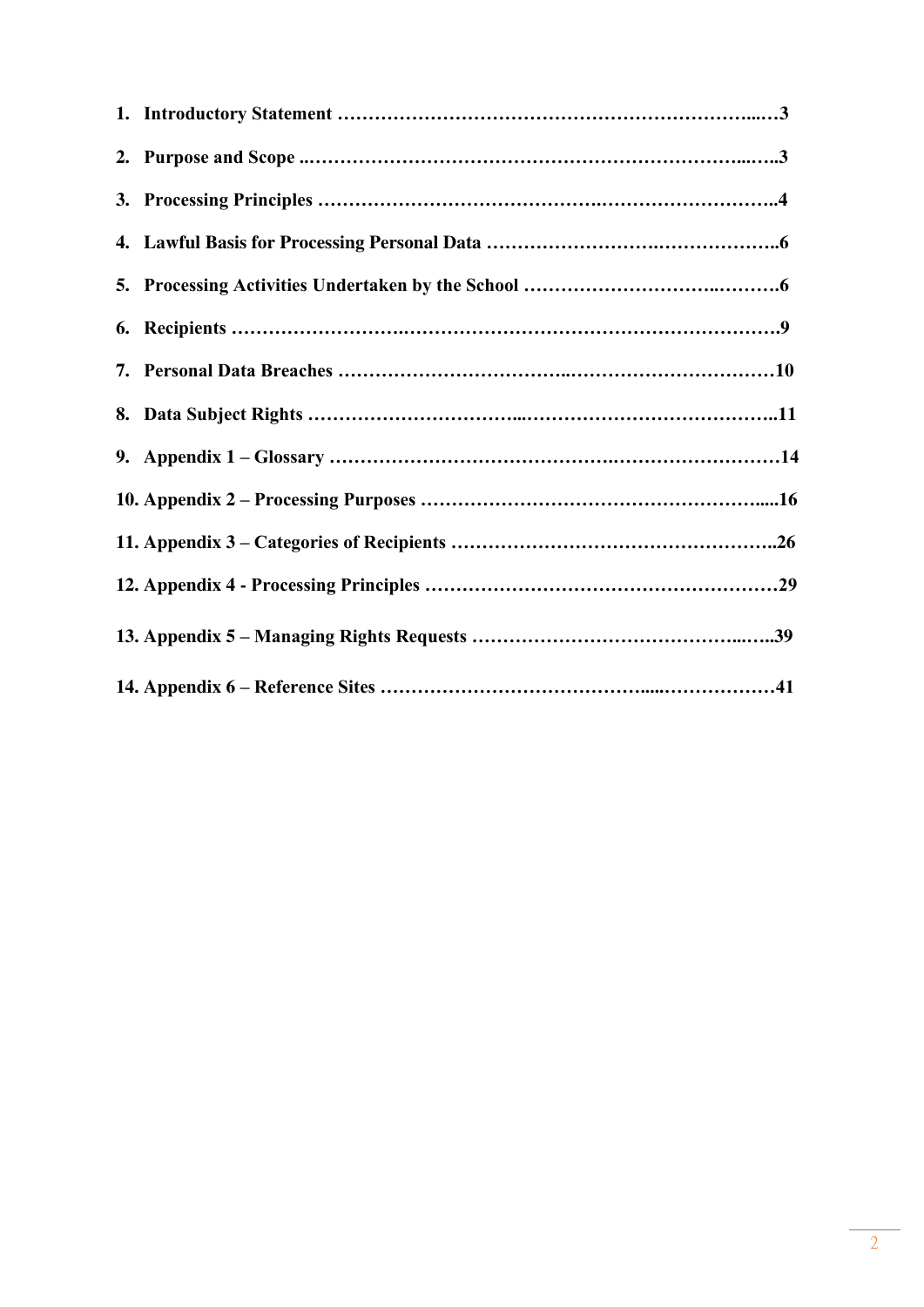### **1. Introductory Statement**

All personal information which Presentation Secondary School, Tralee holds is protected by the Data Protection Acts 1988 and 2003. The school takes its responsibilities under these laws seriously. This policy document will set out, in writing, the manner in which Personal Data relating to staff, students and other individuals (e.g. parents, members of board of management etc.) is kept and how the data concerned is protected.

### 2. Purpose and Scope

- 1.1 The purpose of this Data Protection Policy is to support the school in meeting its responsibilities with regard to the processing of personal data. These responsibilities arise as statutory obligations under the relevant data protection legislation. They also stem from our desire to process all personal data in an ethical manner which respects and protects the fundamental rights and freedoms of natural persons.
- 1.2 This policy aims to help transparency by identifying how the school expects personal data to be treated (or "processed"). It helps to clarify what data is collected, why it is collected, for how long it will be stored and with whom it will be shared.
- 1.3 The Irish *Data Protection Act (2018)* and the European *General Data Protection Regulation*   $(2016)$  are the primary legislative sources.<sup>1</sup> As such they impose statutory responsibilities on the school as well as providing a number of fundamental rights (for students, parents/guardians and staff and others) in relation to personal data.
- 1.4 The school recognises the seriousness of its data processing obligations and has implemented a set of practices to safeguard personal data. Relevant policies and procedures apply to all school staff, boards of management, trustees, parents/guardians, students and

<sup>&</sup>lt;sup>1</sup> The school is also cognisant of other legislation which relates to the processing of personal data, whether in manual or in electronic form. For example, the 2011 e-Privacy Regulations (S.I. No. 336 of 2011) provide statutory guidance with regard to certain data processing operations (e.g. direct marketing, cookie notifications on school website etc.).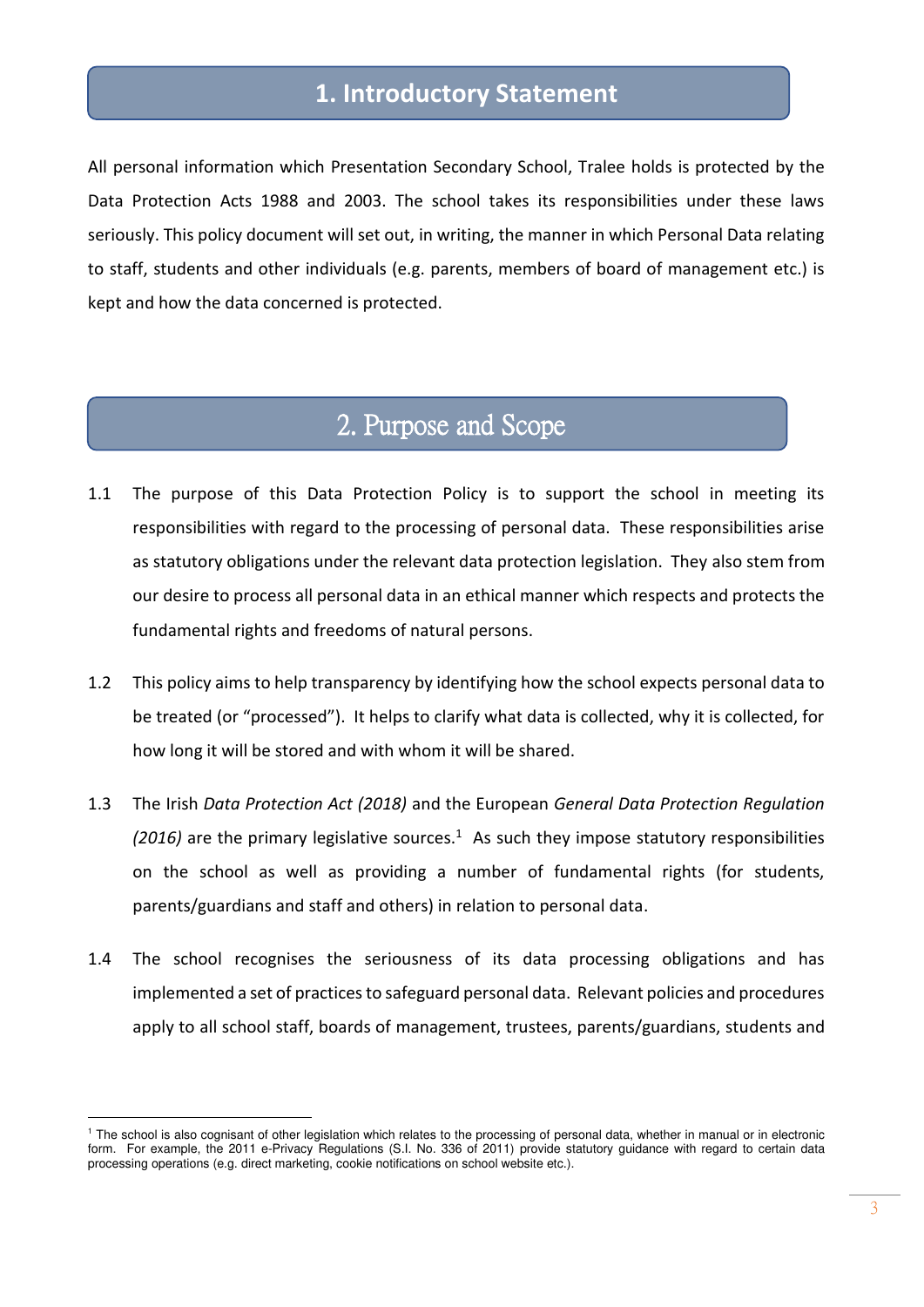others (including prospective or potential students and their parents/guardians and applicants for staff positions within the school).

- 1.5 Any amendments to this Data Protection Policy will be communicated through the school website and other appropriate channels, including direct communication with data subjects where this is appropriate. We will endeavour to notify you if at any time we propose to use Personal Data in a manner that is significantly different to that stated in our Policy, or, was otherwise communicated to you at the time that it was collected.
- 1.6 The school is a *data controller* of *personal data* relating to its past, present and future staff, students, parents/guardians and other members of the school community. Formally, the statutory responsibility of Controller is assigned to the Board of Management. The Principal is assigned the role of co-ordinating the implementation of this Policy and for ensuring that all staff who handle or have access to Personal Data are familiar with their responsibilities.

| <b>Name</b>                    | <b>Responsibility</b>                       |
|--------------------------------|---------------------------------------------|
| Board of Management            | Data Controller                             |
| Principal                      | <b>Implementation of Policy</b>             |
| All Staff                      | Adherence to the Data Processing Principles |
| <b>Entire School Community</b> | Awareness and Respect for all Personal Data |

### 3. Processing Principles

- 2.1 **Processing** is the term used to describe any task that is carried out with personal data e.g. collection, recording, structuring, alteration, retrieval, consultation, erasure as well as disclosure by transmission, dissemination or otherwise making available. Processing can include any activity that might relate to personal data under the control of the school, including the storage of personal data, regardless of whether the records are processed by automated or manual means.
- 2.2 There are a number of fundamental principles, set out in the data protection legislation, that legally govern our treatment of personal data. As an integral part of its day to day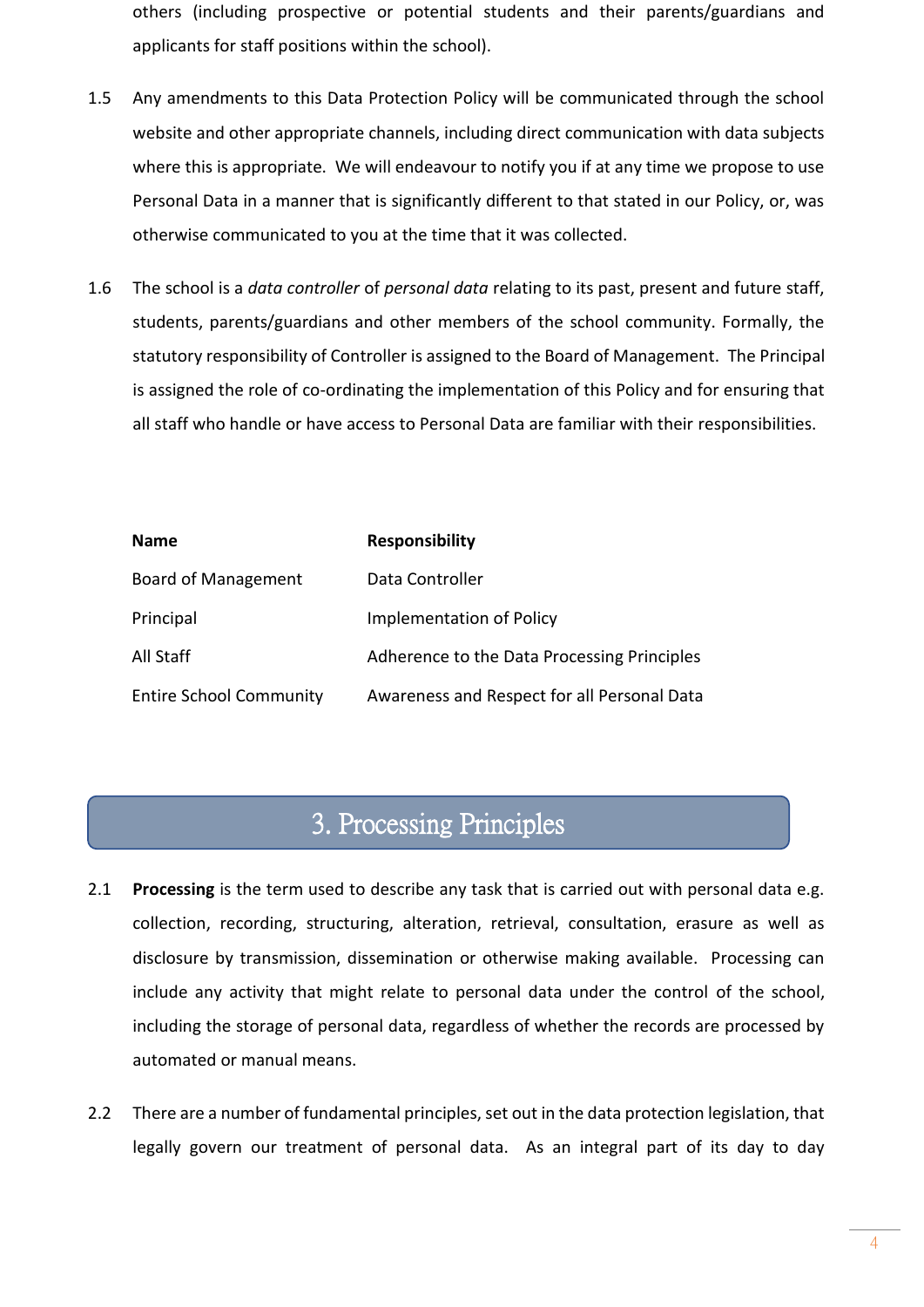operations, the school will ensure that all data processing is carried out in accordance with these processing principles.

- 2.3 These principles, set out under GDPR, establish a statutory requirement that personal data must be:
	- (i) processed lawfully, fairly and in a transparent manner (**lawfulness, fairness and transparency**);
	- (ii) collected for specified, explicit and legitimate purposes and not further processed in a manner that is incompatible with those purposes; further processing for archiving purposes in the public interest, scientific or historical research purposes or statistical purposes shall not be considered to be incompatible with the initial purposes **(purpose limitation)**;
	- (iii) adequate, relevant and limited to what is necessary in relation to the purposes for which they are processed (**data minimisation**);
	- (iv) accurate and, where necessary, kept up to date; every reasonable step must be taken to ensure that personal data that are inaccurate, having regard to the purposes for which they are processed, are erased or rectified without delay (**accuracy**);
	- (v) kept for no longer than is necessary for the purposes for which the personal data are processed<sup>2</sup> ; (**storage limitation**);
	- (vi) processed in a manner that ensures appropriate security of the personal data, including protection against unauthorised or unlawful processing and against accidental loss, destruction or damage, using appropriate technical or organisational measures (**integrity and confidentiality**).
- 2.4 GDPR also establishes **Accountability** as a core data processing principle. This places a statutory responsibility on the school, as Data Controller, to be able to demonstrate compliance with the other principles i.e. the 6 data processing principles set out in the previous paragraph (2.3 above).

<sup>&</sup>lt;sup>2</sup> Data may be stored for longer periods if being processed for archiving purposes in the public interest, scientific or historical research purposes or statistical purposes (subject to appropriate technical and organisational measures required to safeguard the rights and freedoms of the data subject).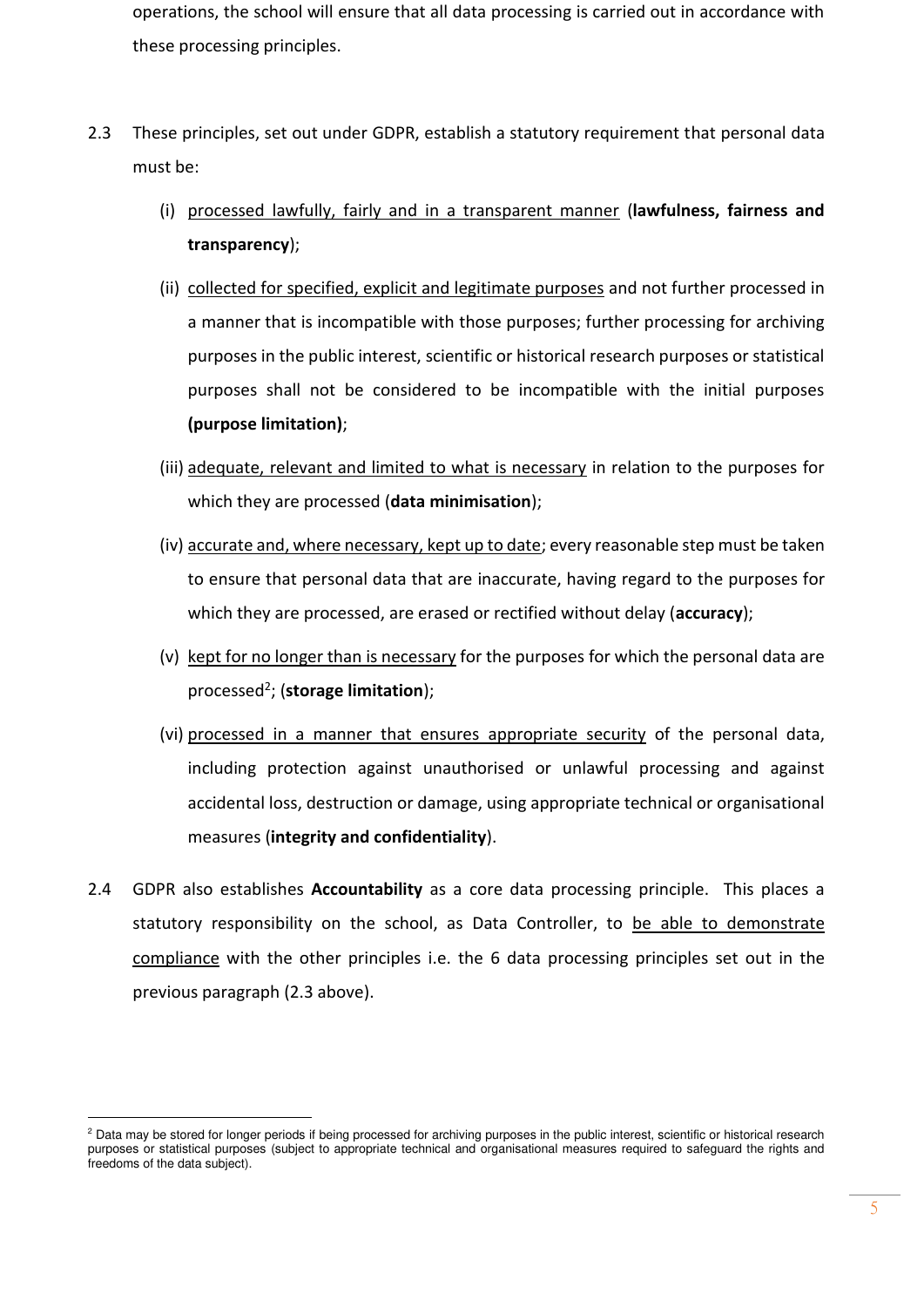### 4. Lawful Basis for Processing Data

- 3.1 Whenever the school is processing personal data, all of the principles listed in the previous section(s), must be obeyed. In addition, at least one of the following bases (GDPR Article 6) must apply if the processing is to be lawful,
	- (i) compliance with a legal obligation
	- (ii) necessity in the public interest
	- (iii) legitimate interests of the controller
	- (iv) contract
	- (v) consent
	- (vi) vital interests of the data subject.
- 3.2 When processing **special category personal data**, the school will ensure that it has additionally identified an appropriate lawful basis under GDPR Article 9.<sup>3</sup> Special categories of personal data are those revealing racial or ethnic origin, political opinions, religious or philosophical beliefs, or trade union membership, and the processing of genetic data, biometric data for the purpose of uniquely identifying a natural person, data concerning health or data concerning a natural person's sex life or sexual orientation.

### 5. Processing Activities Undertaken by the School

- **4.1 Record of Processing Activities** This policy sets out the purposes for which the school collects and uses personal data for each of the various categories of data held (student, staff, parent, etc).
- **4.2 Student Records** The purposes for processing student personal data include the following: <sup>4</sup>
	- (i) to provide information prior to application/enrolment;
	- (ii) to determine whether an applicant satisfies the school's admission criteria;
	- (iii) to comprehend the educational, social, physical and emotional needs of the student;

<sup>&</sup>lt;sup>3</sup> GDPR Article 9 sets out the lawful bases that apply to the processing of special categories of personal data.

<sup>4</sup> Appendix 2 sets out the type of personal data being processed by the school and the purposes for which this data is being processed. This list is likely to be subject to revision from time to time. For example, changes in curriculum or legislation may require adjustments in the personal data processing.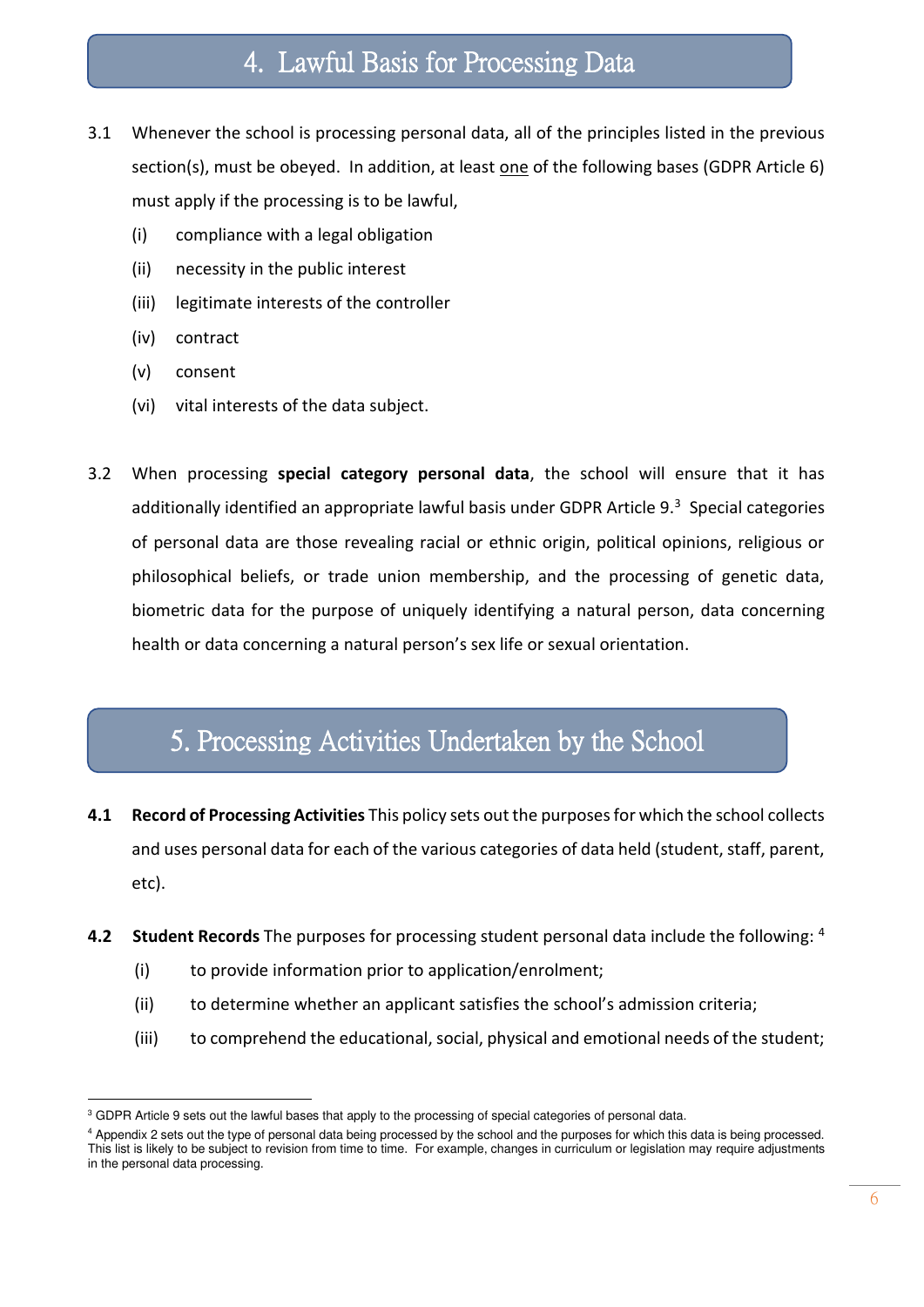- (iv) to deliver an education appropriate to the needs of the student;
- (v) to ensure that any student seeking an exemption from Irish meets the criteria;
- (vi) to ensure that students benefit from relevant additional educational or financial supports;
- (vii) to contact parents/guardians in case of emergency or in the case of school closure;
- (viii) to monitor progress and to provide a sound basis for advising students and parents/guardians;
- (ix) to inform parents/guardians of their child's educational progress etc.;
- (x) to communicate information about, and record participation in, school events etc.;
- (xi) to compile yearbooks, establish a school website, and to keep a record of the history of the school;
- (xii) to comply with legislative or administrative requirements;
- (xiii) to furnish documentation/ information about the student to the Department of Education and Skills, the State Exams Commission, the National Council for Special Education, TUSLA, and others in compliance with law and directions issued by government departments.
- **4.3 Parent/Guardian Records** The school does not keep personal files for parents or guardians. However, information about, or correspondence with, parents may be held in the files for each student. This information shall be treated in the same way as any other information in the student file.
- **4.4 Staff Records** As well as records for existing members of staff (and former members of staff), records may also relate to applicants applying for positions within the school, trainee teachers and teachers under probation. The purposes for which staff personal data is processed include the following:
	- (i) the management and administration of school business (now and in the future);
	- (ii) to facilitate the payment of staff, and calculate other benefits/ entitlements (including reckonable service for the purpose of calculation of pension payments, entitlements and/or redundancy payments where relevant);
	- (iii) to facilitate pension payments in the future;
	- (iv) human resources management;
	- (v) recording promotions made (documentation relating to promotions applied for) and changes in responsibilities etc.;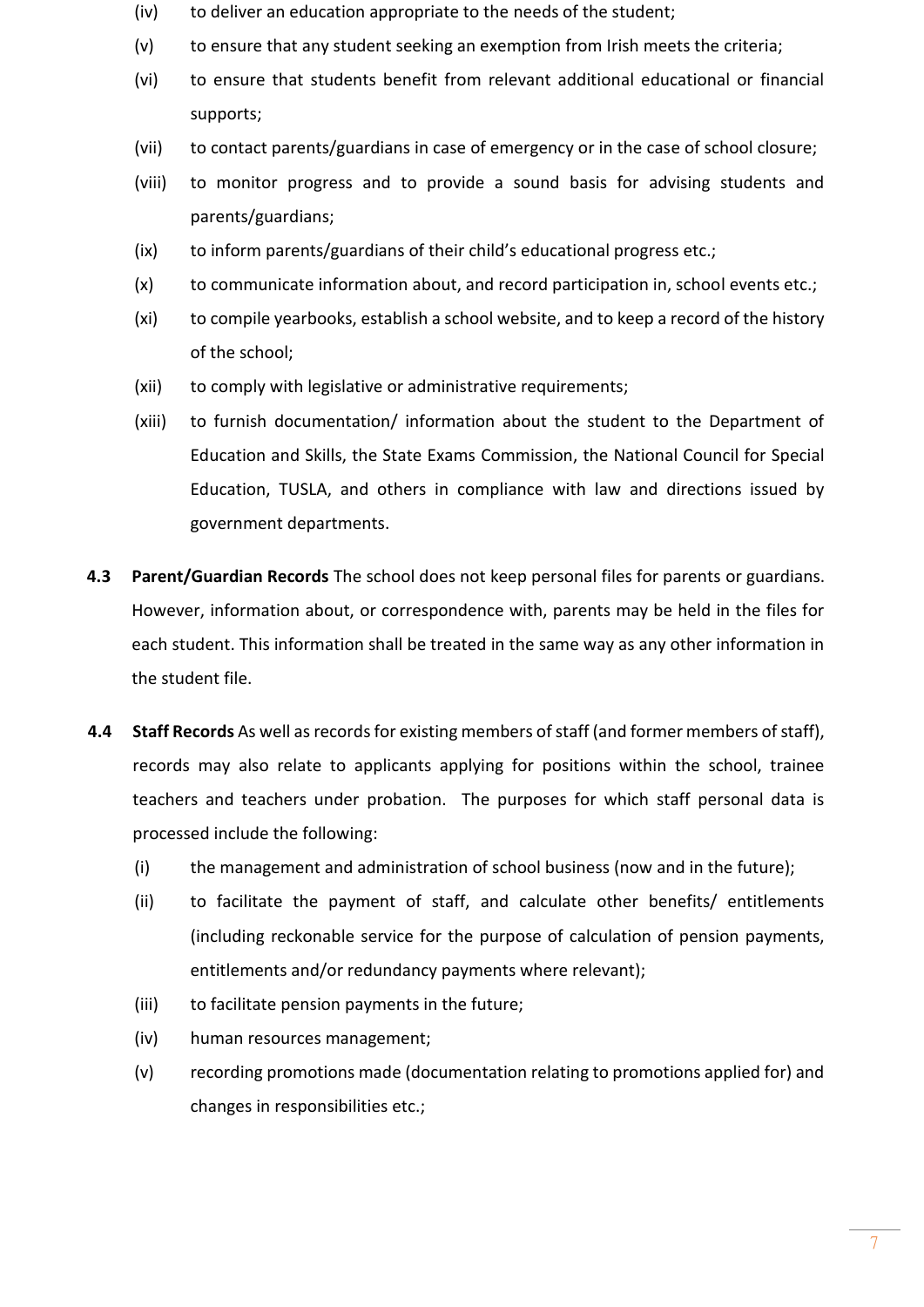- (vi) to enable the school to comply with its obligations as an employer including the preservation of a safe, efficient working and teaching environment (including complying with its responsibilities under the *Safety, Health and Welfare at Work Act. 2005*);
- (vii) to enable the school to comply with requirements set down by the Department of Education and Skills, the Revenue Commissioners, the National Council for Special Education, TUSLA, the HSE, and any other governmental, statutory and/or regulatory departments and/or agencies;
- (viii) and for compliance with legislation relevant to the school.
- **4.5 Board of Management Records** Board of Management records are kept in accordance with the Education Act 1998 and other applicable legislation. Minutes of Board of Management meetings record attendance, items discussed and decisions taken. Board of Management business is considered confidential to the members of the Board.
- **4.6 Financial Records** This information is required for routine management and administration of the school's financial affairs, including the payment of fees, invoices, the compiling of annual financial accounts and complying with audits and investigations by the Revenue Commissioners.
- **4.7 CCTV Records** The school processes personal data in the form of recorded CCTV images. We use CCTV for the following purposes:
	- (i) to secure and protect the school's premises and assets;
	- (ii) to deter crime and anti-social behaviour;
	- (iii) to assist in the investigation, detection, and prosecution of offences;
	- (iv) to monitor areas in which cash and/or goods are handled;
	- (v) to deter bullying and/or harassment;
	- (vi) to maintain good order and ensure the school's Code of Behaviour is respected;
	- (vii) to provide a safe environment for all staff and students;
	- (viii) for the taking and defence of litigation;
	- (ix) for verification purposes and for dispute-resolution, particularly in circumstances where there is a dispute as to facts and where the recordings may be capable of resolving that dispute.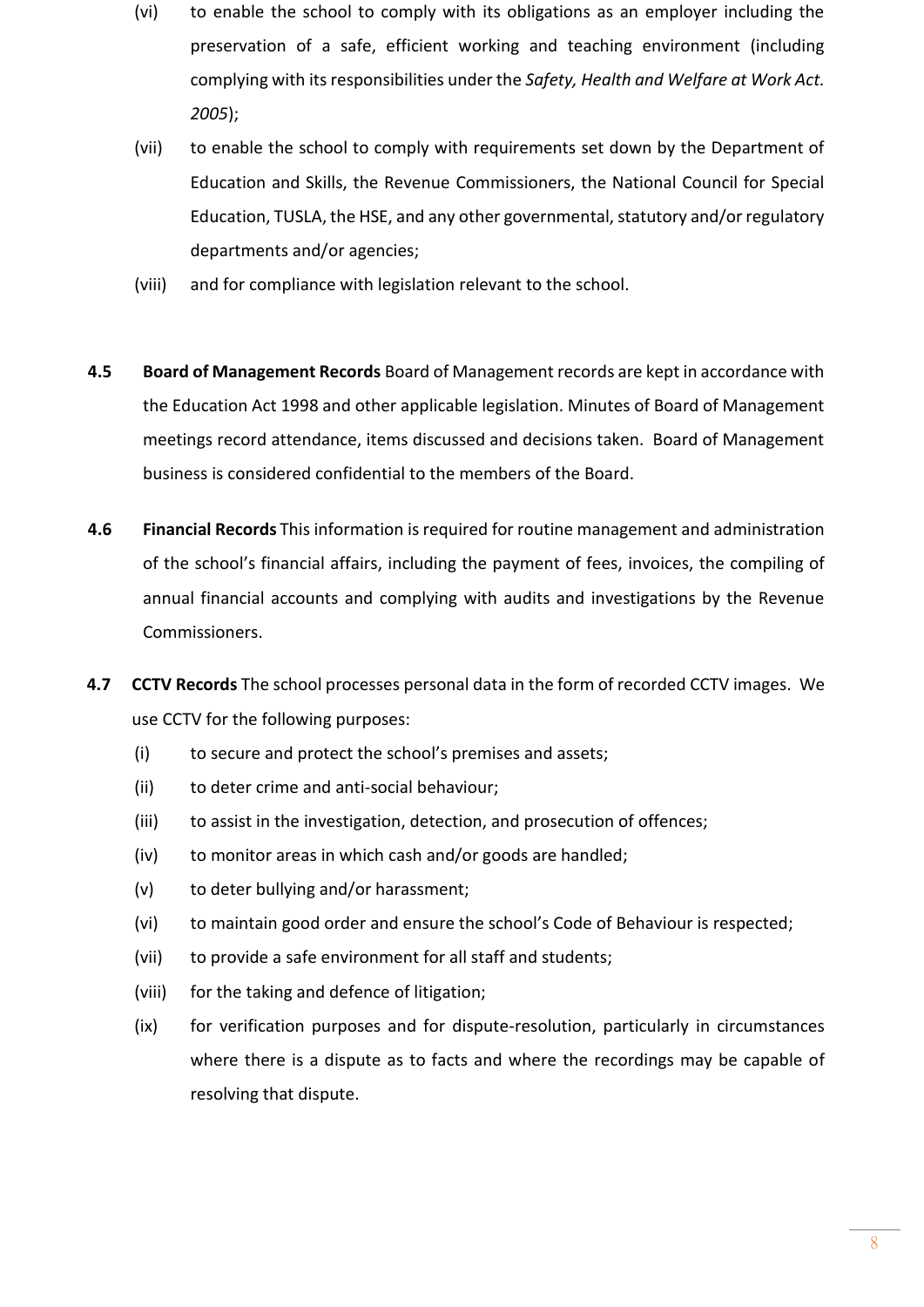### 6. Recipients

**5.1 Recipients** These are defined as organisations and individuals to whom the school transfers or discloses personal data. Recipients may be data controllers, joint controllers or processors. A list of the categories of recipients used by the school is provided in the appendices (Appendix 3). This list may be subject to change from time to time.

### **5.2 Data Sharing Guidelines**

- (i) From time to time the school may disclose Personal Data to third parties or allow third parties to access specific Personal data under its control. An example could arise should Gardai submit a valid request under Section 41(b) of the Irish Data Protection Act which allows for *processing necessary and proportionate for the purposes of preventing, detecting, investigating or prosecuting criminal offences.*
- (ii) In all circumstances where personal data is shared with others, the school will ensure that there is an appropriate lawful basis in place (GDPR Articles 6, 9 as appropriate). We will not share information with anyone without consent unless another lawful basis allows us to do so.
- (iii) Most data transfer to other bodies arises as a consequence of legal obligations that are on the school, and the majority of the data recipients are Controllers in their own right, for example, the Department of Education and Skills. As such their actions will be governed by national and European data protection legislation as well their own organisational policies.<sup>5</sup>
- (iv) Some of the school's operations require support from specialist service providers. For example, the school may use remote IT back-up and restore services to maintain data security and integrity. In cases such as these, where we use specialist data processors, we will ensure that the appropriate security guarantees have been provided and that there is a signed processing agreement in place.

<sup>&</sup>lt;sup>5</sup> The Data Protection Policy of the Department of Education and Skills can be viewed on its website (www.education.ie).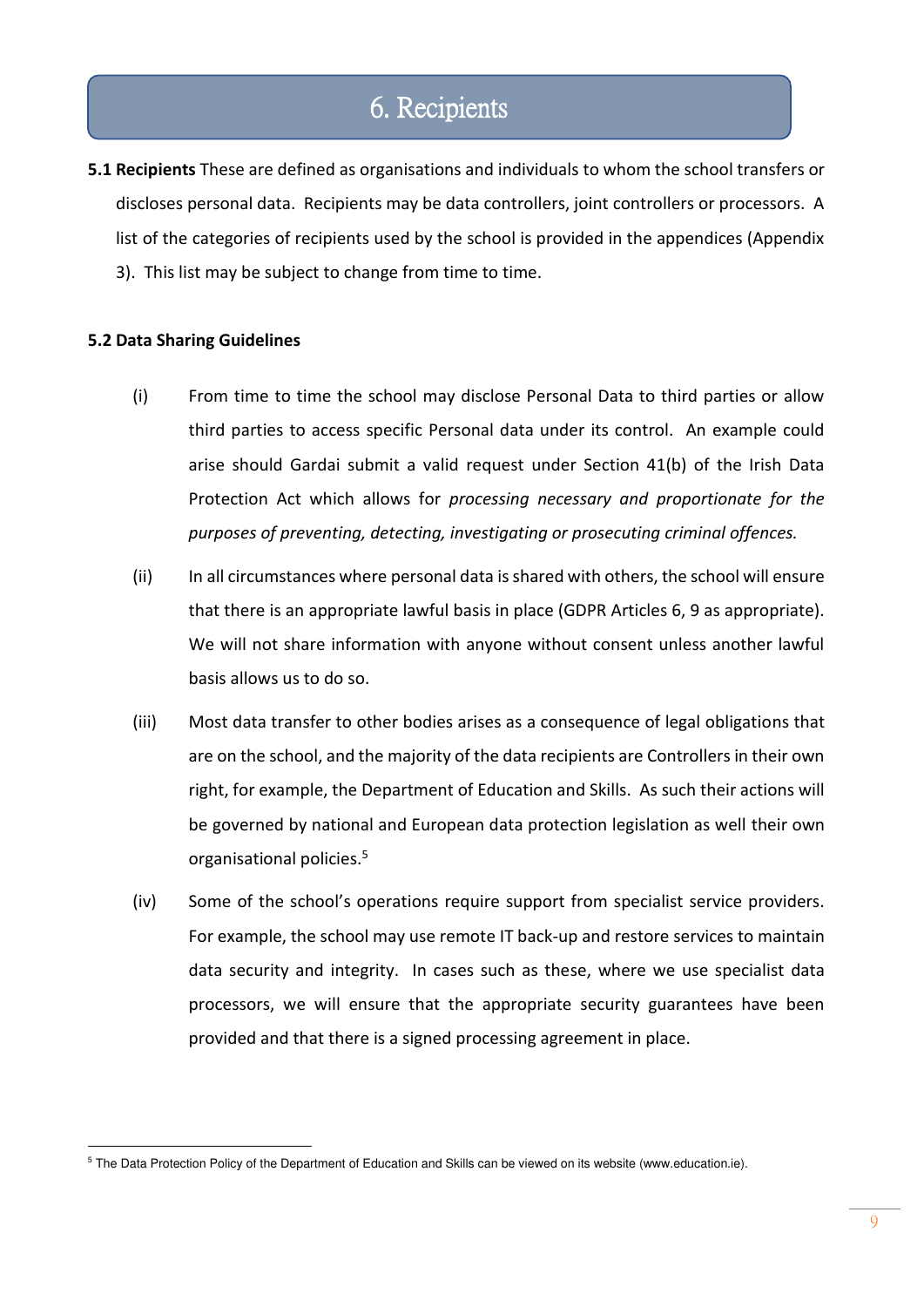**6.1 Definition of a Personal Data Breach** A personal data breach is defined as a breach of security leading to the accidental or unlawful destruction, loss, alteration, unauthorised disclosure of, or access to, personal data transmitted, stored or otherwise processed.

### **6.2 Consequences of a Data Breach**

- i. A breach can have a significant adverse effect on individuals, which can result in physical, material or non-material damage. This can include discrimination, identity theft or fraud, financial loss, damage to reputation, loss of confidentiality etc. Children because of their age may be particularly impacted.
- ii. In addition to any detrimental impact on individual data subjects, a data breach can also cause serious damage to the school. This can include reputational damage as well as exposing the school to other serious consequences including civil litigation.
- iii. It should be noted the consequences of a data breach could include disciplinary action, criminal prosecution and financial penalties or damages for the school and participating individuals.<sup>6</sup>

#### **6.3 Responding to a Data Breach**

- (i) The school will always act to prioritise and protect the rights of those individuals whose personal data is affected.
- (ii) As soon as the school becomes aware that an incident has occurred, measures will be taken to assess and address the breach appropriately, including actions to mitigate any possible adverse effects.
- (iii) Where the school believes that there is a risk to the affected individuals, the school will (within 72 hours of becoming aware of the incident) submit a report to the Data Protection Commission.
- (iv) Where a breach is likely to result in a high risk to the affected individuals, the school will inform those individuals without undue delay.

<sup>&</sup>lt;sup>6</sup> The Data Protection Act 2018 established a number of offences whereby breaches of the Act can result in fines and/or imprisonment.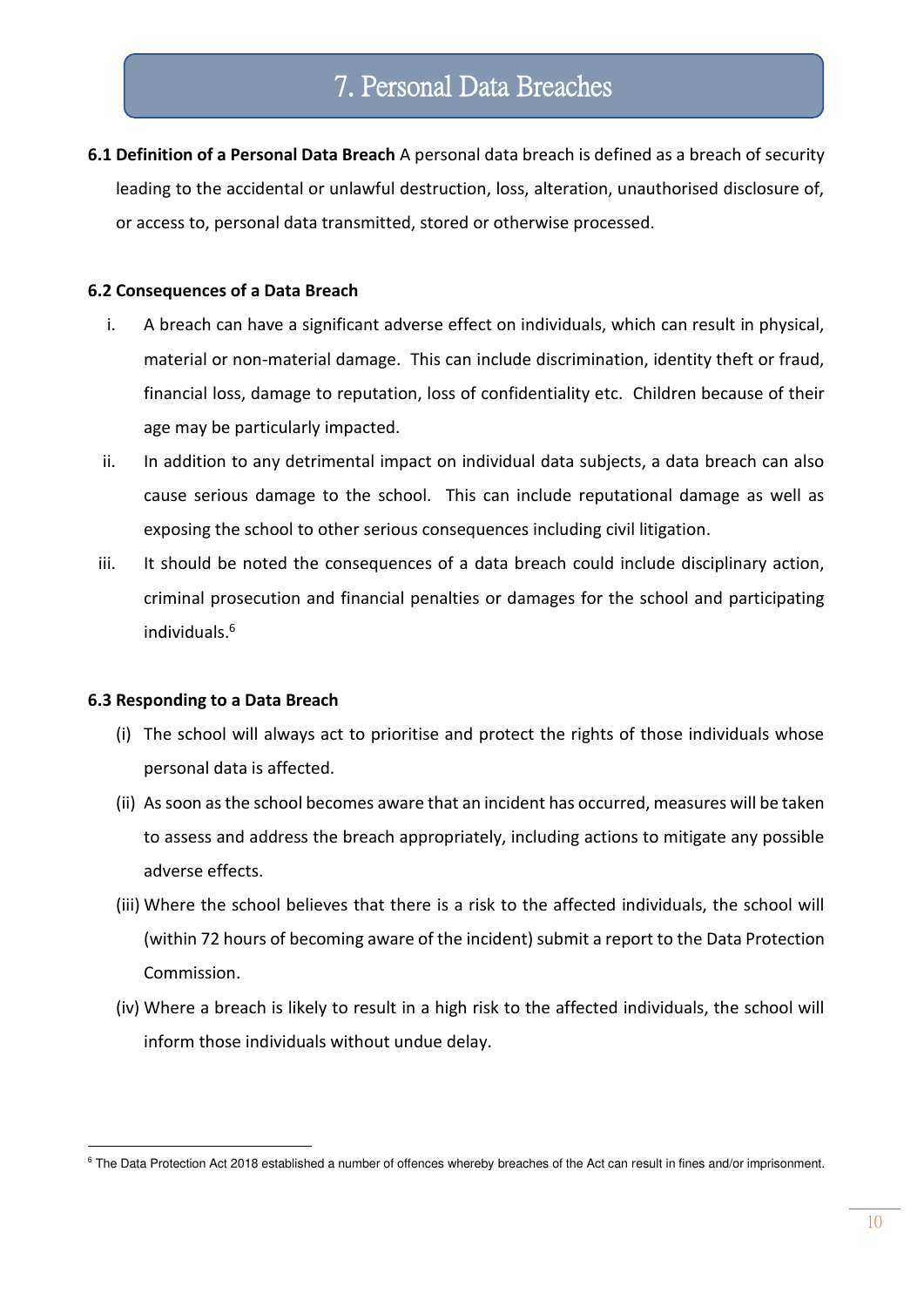## 8. Data Subject Rights

**7.1 Your Rights** Personal Data will be processed by the school in a manner that is respectful of the rights of data subjects. Under GDPR these include<sup>7</sup>

- (i) the right to information
- (ii) the right of access
- (iii) the right to rectification
- (iv) the right to erasure ("right to be forgotten")
- (v) the right to restrict processing
- (vi) the right to data portability
- (vii) the right to object
- (viii) the right not to be subject to automated decision making
- (ix) the right to withdraw consent
- (x) the right to complain.
- **7.2 Right to be Informed** You are entitled to information about how your personal data will be processed. We address this right primarily through the publication of this Data Protection Policy. We also publish additional privacy notices/statements which we provide at specific data collection times, for example, our Website Data Privacy Statement is available to all users of our website. Should you seek further clarification, or information that is not explicit in our Policy or Privacy Statements, then you are requested to forward your query to the school.
- **7.3 Right of Access** You are entitled to see any information we hold about you. The school will, on receipt of a request from a data subject, confirm whether or not their personal data is being processed. In addition, a data subject can request a copy of their personal data. The school in responding to a right of access must ensure that it does not adversely affect the rights of others.

<sup>&</sup>lt;sup>7</sup> For further information on your rights see www.GDPRandYOU.ie.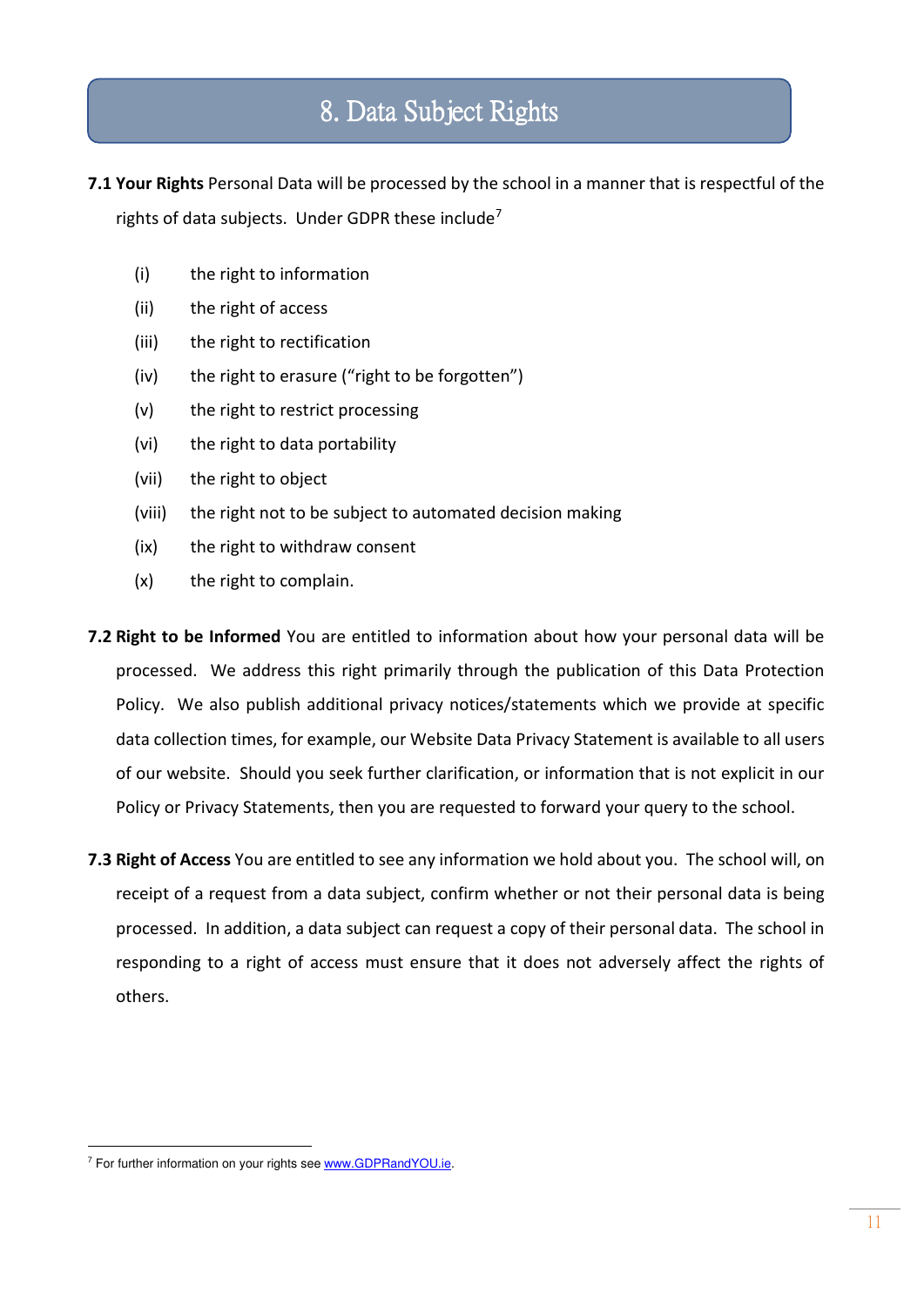- **7.4 Right to rectification** If you believe that the school holds inaccurate information about you, you can request that we correct that information. The personal record may be supplemented with additional material where it is adjudged to be incomplete.
- **7.5 Right to be forgotten** Data subjects can ask the school to erase their personal data. The school will act on such a request providing that there is no compelling purpose or legal basis necessitating retention of the personal data concerned.
- **7.6 Right to restrict processing** Data subjects have the right to seek a restriction on the processing of their data. This restriction (in effect requiring the controller to place a "hold" on processing) gives an individual an alternative to seeking erasure of their data. It may also be applicable in other circumstances such as where, for example, the accuracy of data is being contested.
- **7.7 Right to data portability** This right facilitates the transfer of personal data directly from one controller to another. It can only be invoked in specific circumstances, for example, when processing is automated and based on consent or contract.
- **7.8 Right to object** Data subjects have the right to object when processing is based on the school's legitimate interests or relates to a task carried out in the public interest (e.g. the processing of CCTV data may rely on the school's legitimate interest in maintaining a safe and secure school building). The school must demonstrate compelling legitimate grounds if such processing is to continue.
- **7.9 Right not to be subject to automated decision making** This right applies in specific circumstances (as set out in GDPR Article 22).
- **7.10 Right to withdraw consent** In cases where the school is relying on consent to process your data, you have the right to withdraw this at any time, and if you exercise this right, we will stop the relevant processing.
- **7.11 Limitations on Rights** While the school will always facilitate the exercise of your rights, it is recognised that they are not unconditional: the school may need to give consideration to other obligations.<sup>8</sup>

<sup>&</sup>lt;sup>8</sup> See GDPR Articles 12-23 for a full explanation of subject rights and their application.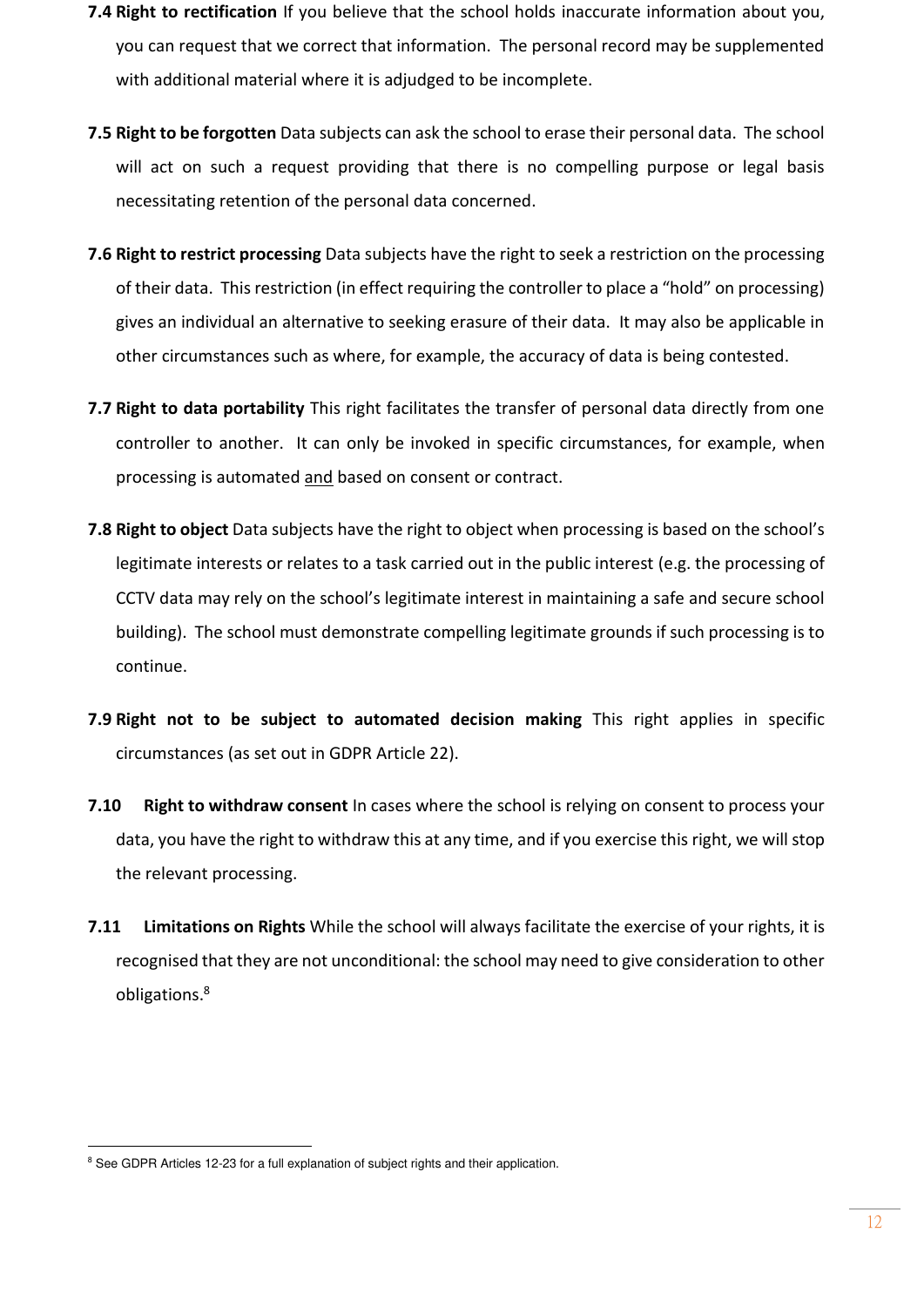#### **7.12 Right to Complain**

- **(1)** If you are concerned about how your personal data is being processed, then please address these concerns in the first instance to the Principal who is responsible for operational oversight of this policy.<sup>9</sup>
- **(2)** A matter that is still unresolved may then be referred to the school's Data Controller (i.e., the Board of Management) by writing to the Chairperson c/o school.
- **(3)** Should you feel dissatisfied with how we have addressed a complaint or concern that you have raised, you have the right, as data subject, to bring the matter to the attention of the Irish Data Protection Commission.

| Telephone      | +353 57 8684800            |
|----------------|----------------------------|
|                | +353 (0) 761 104 800       |
| Lo Call Number | 1890 252 231               |
| Fax            | +353 57 868 4757           |
|                |                            |
| F-mail         | info@dataprotection.ie     |
| Post           | Data Protection Commission |
|                | Canal House, Station Road  |
|                | Portarlington, Co. Laois   |
|                | R32 AP23                   |
| Website        | www.dataprotection.ie      |

<sup>&</sup>lt;sup>9</sup> Parents/Guardians may also, where applicable, have the option of invoking the school's formal complaints procedure (available from school).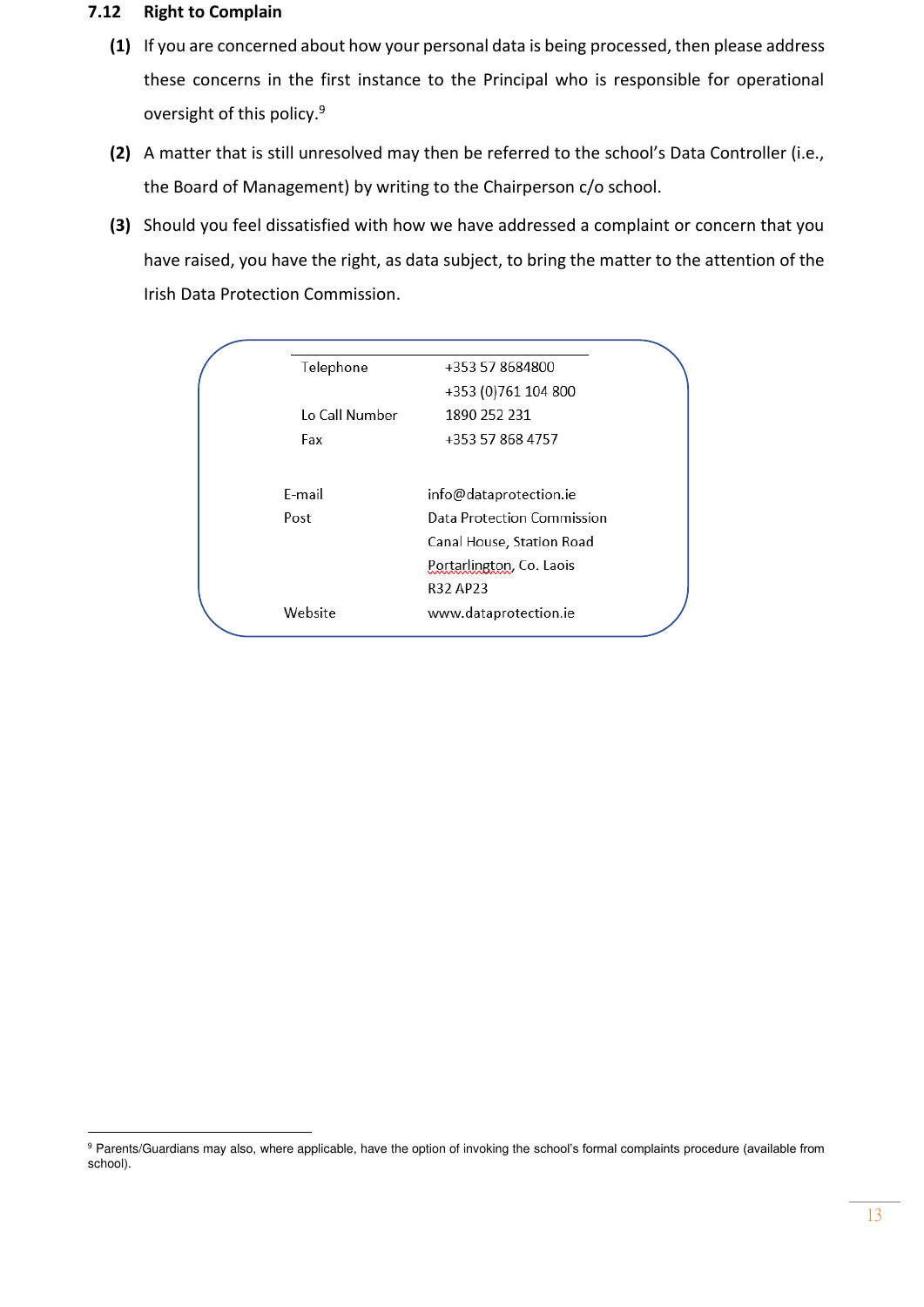**Child** - a person under the age of 18 years. Children are deemed as vulnerable under GDPR and merit specific protection with regard to their personal data, as they may be less aware of the risks, consequences and safeguards concerned and their rights in relation to the processing of personal data.

**Controller** or **Data Controller** - an entity or person who, alone or jointly with others, determines the purposes and means of the processing of personal data. In this policy, the data controller is the School.

**Consent** - any freely given, specific, informed and unambiguous indication of the data subject's wishes by which he or she, by a statement or by a clear affirmative action, signifies agreement to the processing of personal data relating to him or her.

**Data Protection Commission** - the national supervisory authority responsible for monitoring the enforcing the data protection legislation within Ireland. The DPC is the organisation to which schools as data controllers must notify data breaches where there is risk involved.

**Data Protection Legislation** – this includes (i) the General Data Protection Regulation (GDPR) - *Regulation (EU) 2016/679 on the protection of natural persons with regard to the processing of personal data and on the free movement of such data*, and (ii) the Irish Data Protection Act (2018). GDPR is set out in 99 separate *Articles*, each of which provides a statement of the actual law. The regulation also includes 171 Recitals to provide explanatory commentary.

**Data Subject** - a living individual who is the subject of the Personal Data, i.e. to whom the data relates either directly or indirectly.

**Data concerning health** - personal data related to the physical or mental health of a natural person, including the provision of health care services, which reveal information about his or her health status. This is an example of special category data (as is data concerning special education needs).

**Personal data** - any information relating to an identified or identifiable natural person (a "data subject"); an identifiable natural person is one who can be identified, directly or indirectly, in particular by reference to an identifier such as a name, an identification number, location data, an online identifier or to one or more factors specific to the physical, physiological, genetic, mental, economic, cultural or social identity of that natural person.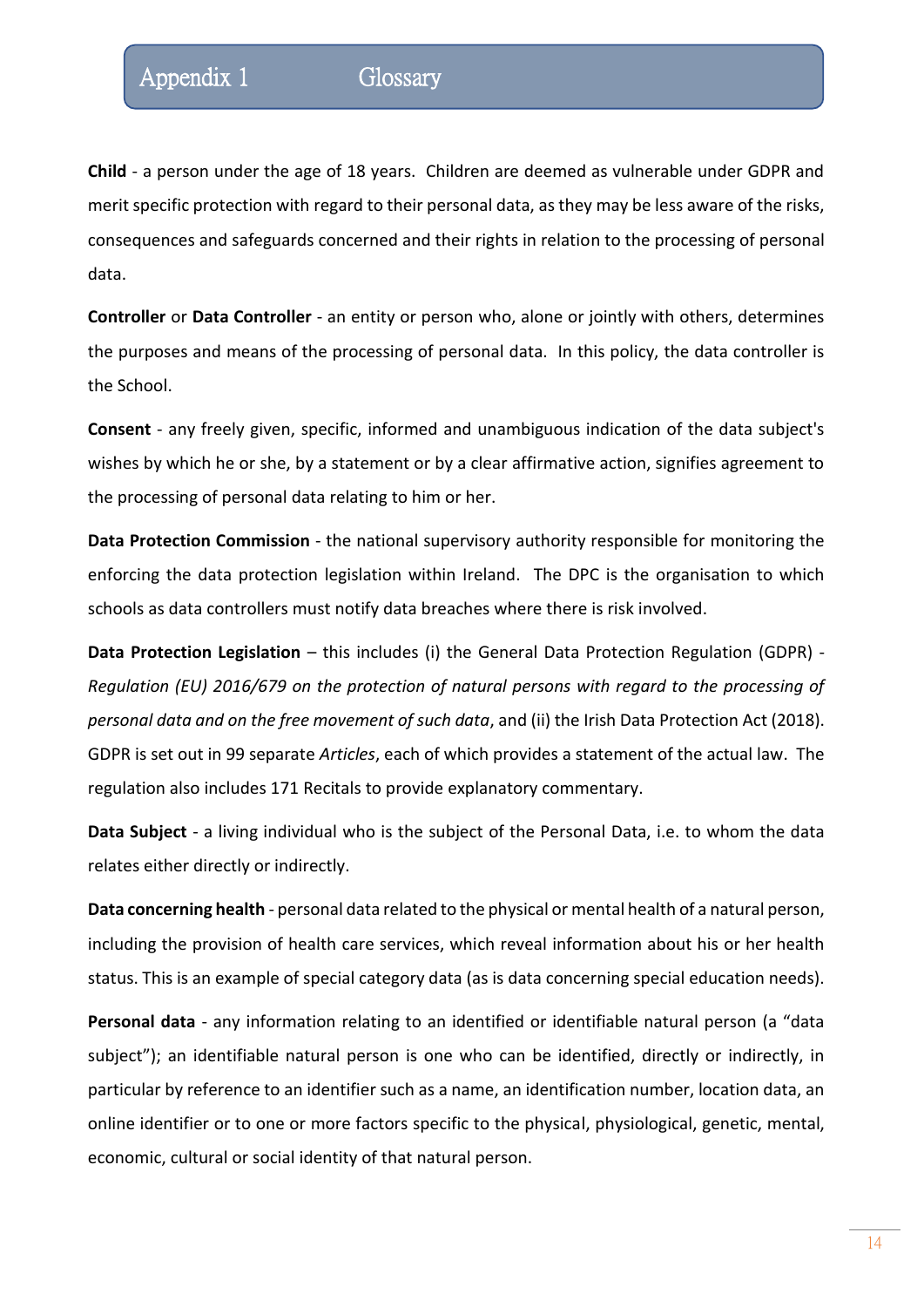**Personal data breach** - a breach of security leading to the accidental or unlawful destruction, loss, alteration, unauthorised disclosure of, or access to, personal data transmitted, stored or otherwise processed.

**Processing** - any operation or set of operations which is performed on personal data or on sets of personal data, whether or not by automated means, such as collection, recording, organisation, structuring, storage, adaptation or alteration, retrieval, consultation, use, disclosure by transmission, dissemination or otherwise making available, alignment or combination, restriction, erasure or destruction.

**Processor** or **Data Processor** - a person or entity who processes Personal Data on behalf of a Data Controller on the basis of a formal, written contract (but does not include an employee of a controller who processes such data in the course of his or her employment).

**Profiling** - any form of automated processing of personal data intended to evaluate, analyse, or predict data subject behaviour.

**(Relevant) Filing System** - any set of information that is structured, either by reference to individuals, or by reference to criteria relating to individuals, in such a manner that specific information relating to an individual is readily retrievable.

**Special categories of data** - personal data revealing racial or ethnic origin, political opinions, religious or philosophical beliefs, or trade union membership, and the processing of genetic data, biometric data for the purpose of uniquely identifying a natural person, data concerning health or data concerning a natural person's sex life or sexual orientation.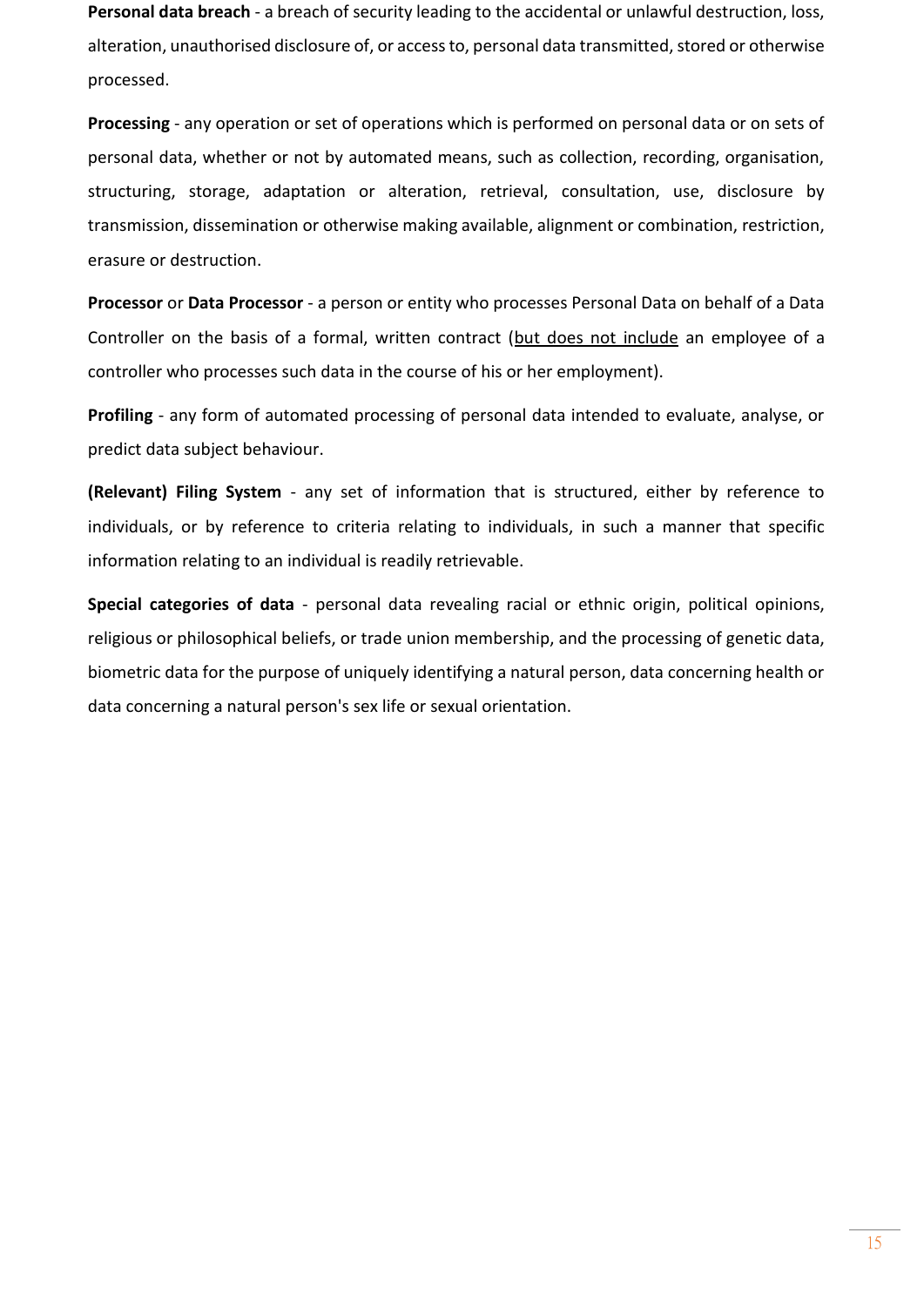# Appendix 2. Personal Data and Related Processing Processes

| <b>PURPOSES FOR PROCESSING</b>                                      | <b>DESCRIPTION OF PERSONAL DATA</b>                         |
|---------------------------------------------------------------------|-------------------------------------------------------------|
| 1. Contact and identification information                           |                                                             |
| This information is needed to identify, contact and enrol students. |                                                             |
| Purposes may include:                                               | Information required to confirm student/parent              |
| • to add names to a contact list prior to formal                    | identity and contact through communications:                |
| application                                                         | • student name                                              |
| • to provide appropriate information to prospective                 | $\bullet$ gender                                            |
| students                                                            | • date of birth                                             |
| • to make contact in case of school closure (e.g.                   | details<br>(parents/guardians)<br>$\bullet$ family<br>name, |
| adverse weather conditions)                                         | address, contact details to include phone                   |
| • to send SMS text messages and emails about                        | numbers, email addresses etc).                              |
| meetings, etc.                                                      |                                                             |

### **2. Application information**

We use this to determine whether an applicant meets eligibility requirements as set out in our Admission Policy.

| In addition to data outlined at (1) above, we collect | Information as required to ascertain eligibility    |
|-------------------------------------------------------|-----------------------------------------------------|
| personal data via Application Forms and Student       | under the school's Admissions Policy:               |
| Transfer Forms. Where the student is offered a        | • Name and address of current school                |
| place, completed Application Forms are placed on      | • Class in current school                           |
| the student's file. Where the student is not offered  | • Details of siblings, etc.                         |
| a place, the data will be used for the purposes of    | • Details of any special educational needs (SEN).   |
| responding to any section 29 appeals process.         | (NB only for admission to a special school, or a    |
| Applicants may opt to provide data on "Religion" at   | SEN unit).                                          |
| this stage where this forms part of the school's      | • Language: details re Irish language. (Gaelscoil / |
| admissions criteria.                                  | Gaelcholáiste only)                                 |
| Any information not required to operate the           | • Religion (based on consent)                       |
| Admissions Procedure, is identified as optional.      |                                                     |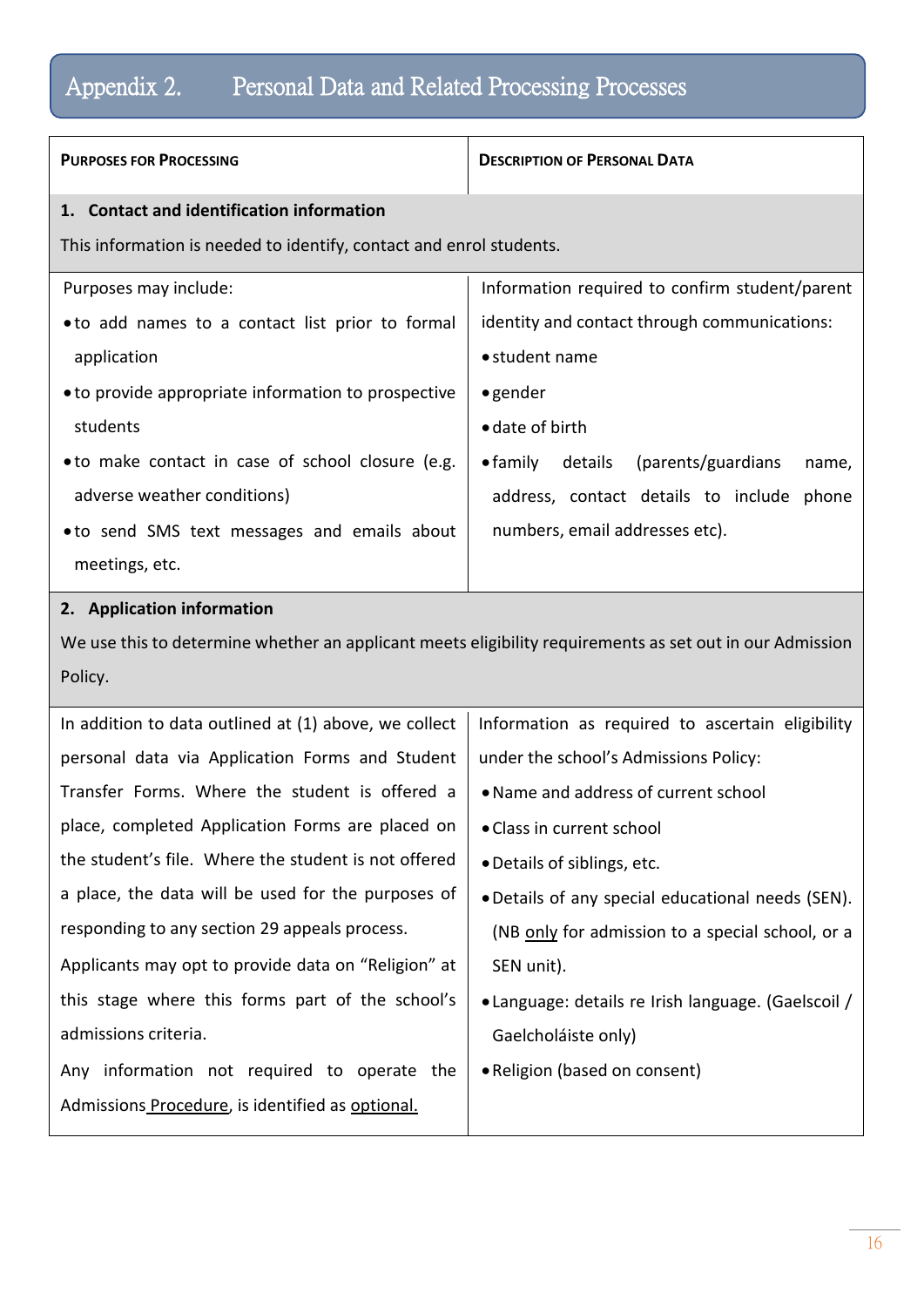### **3. Enrolment information**

Once the school has accepted the student's application, and has offered the student a place, other information is collected in addition to the data outlined at (1) and (2) above. This personal data is used for administrative and management tasks e.g. school communications, timetabling, scheduling parent teacher meetings, school events, arrangements for academic registration, class details, start dates, book lists, subject-selection, school trips etc.

| Contact and Identification Information: We use this    | • Student name and date of birth (requires birth            |
|--------------------------------------------------------|-------------------------------------------------------------|
| information:                                           | certificate verification by school)                         |
| • to make contact in case of school closure (e.g.      | · PPSN, Address including Eircode                           |
| adverse weather conditions), or an emergency (ill-     | • Extended family details<br>(parent/guardian               |
| health or injury),                                     | names, contact details, postal & email address,             |
| • to communicate issues relating to progress,          | phone numbers, addresses, details of any court              |
| welfare or conduct in school, non-attendance or        | orders or other arrangements governing access               |
| late attendance, etc.                                  | to, or custody of, child).                                  |
| .to send SMS text messages and emails about            | . Details of next of kin (for contact in case of            |
| important events, e.g. start dates, course details,    | emergency)                                                  |
| meetings, school events, etc.                          |                                                             |
| Academic record: We use this information to deliver    | . Reports, references, assessments and other                |
| education appropriate to the needs of the student,     | records from any previous school(s) attended by             |
| to assess the student's educational progress.          | the student.                                                |
| Standardised test results used for the purposes of     | • Education Passport (6 <sup>th</sup> Class Report provided |
| assessing literacy/numeracy progress, for              | by primary school after post-primary school                 |
| Reasonable Accommodation in State Examinations,        | confirms enrolment. Protocols set out in DES                |
| for assisting in referrals to NEPS, and for career     | Circulars 42/2015 and 34/2016).                             |
| guidance etc.                                          | • Standardised testing Results                              |
| Language spoken: Without this information the          | .Information about language<br>(for<br>spoken               |
| school will not know how to meet the student's         | language support)                                           |
| needs and to deliver appropriate education. This       | . Details of whether the student received EAL               |
| ensures the student has access to language support     | (English as an Additional Language) support.                |
| (where necessary).                                     | .Details re whether student is exempt from                  |
| Irish Exemption Information re application for Irish   | studying Irish                                              |
| exemption if eligible (e.g. received primary school up | . Details to ascertain if student is eligible for           |
| to 11 years of age outside Ireland, evidence of        | exemption from study of Irish                               |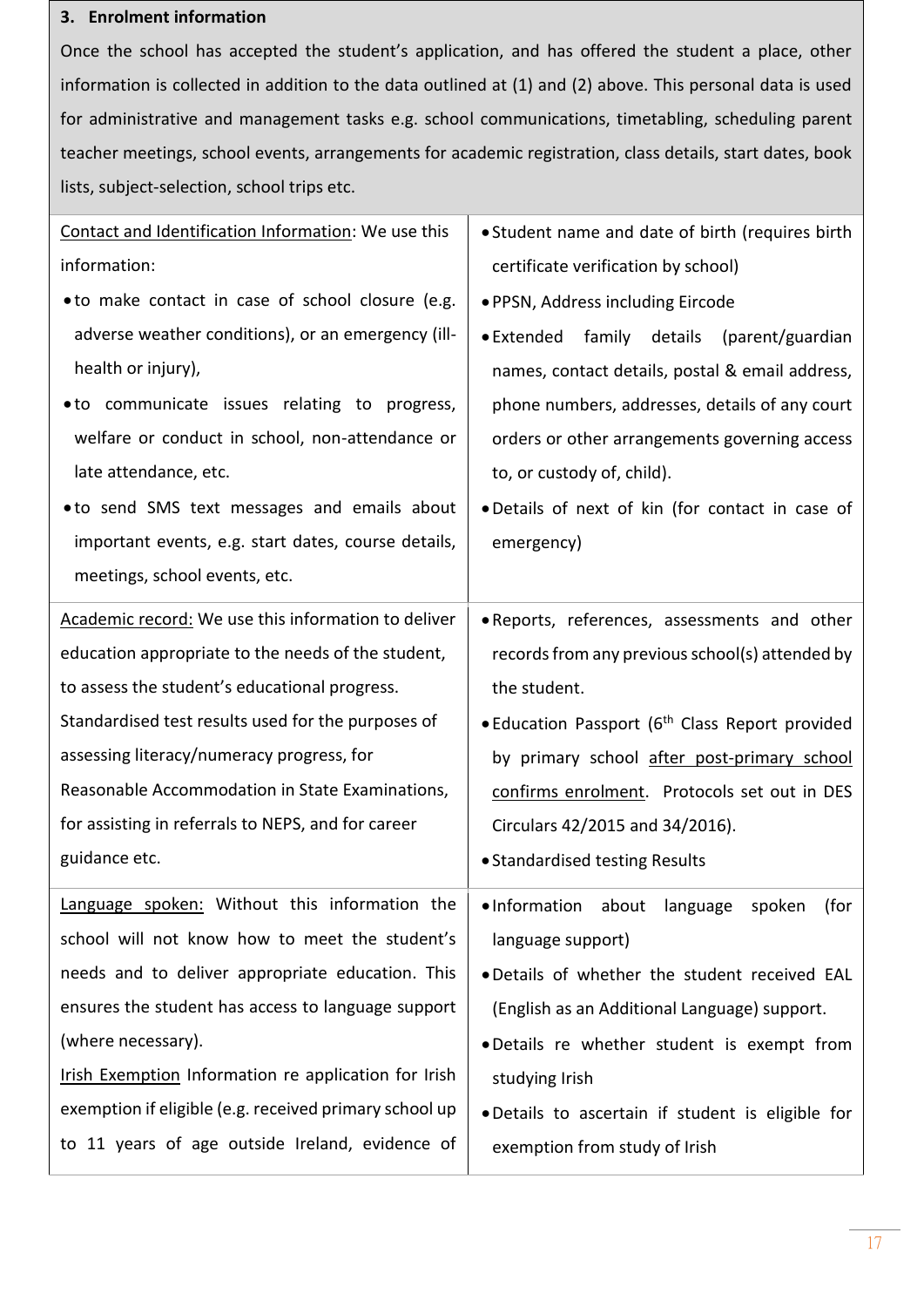| disability, student from abroad etc).                 |                                                     |
|-------------------------------------------------------|-----------------------------------------------------|
| Medical information for health purposes: This         | • Emergency contact details (name, telephone,       |
| information is essential to meet our duty of care to  | details of relationship to the student etc).        |
| the student. We use this information to (i) ensure    | . Details of the student's GP (to be contacted in   |
| we know who to contact in case of emergency, (ii)     | case of emergency).                                 |
| ensure that we have relevant information to           | • Details of any relevant medical information (e.g. |
| safeguard/prevent damage to student health (iii)      | medical condition, allergies, treatment/care        |
| meet medical/care needs when students are in          | plan etc) to facilitate appropriate advanced        |
| school (iv) facilitate appropriate advanced planning  | planning with parents/guardians. This may           |
| with parents/guardians (e.g. notification to relevant | include use of student's photograph for display     |
| personnel within the school, storage of medications,  | in the Staff room as part of the emergency          |
| staff training where necessary etc).                  | action plan.                                        |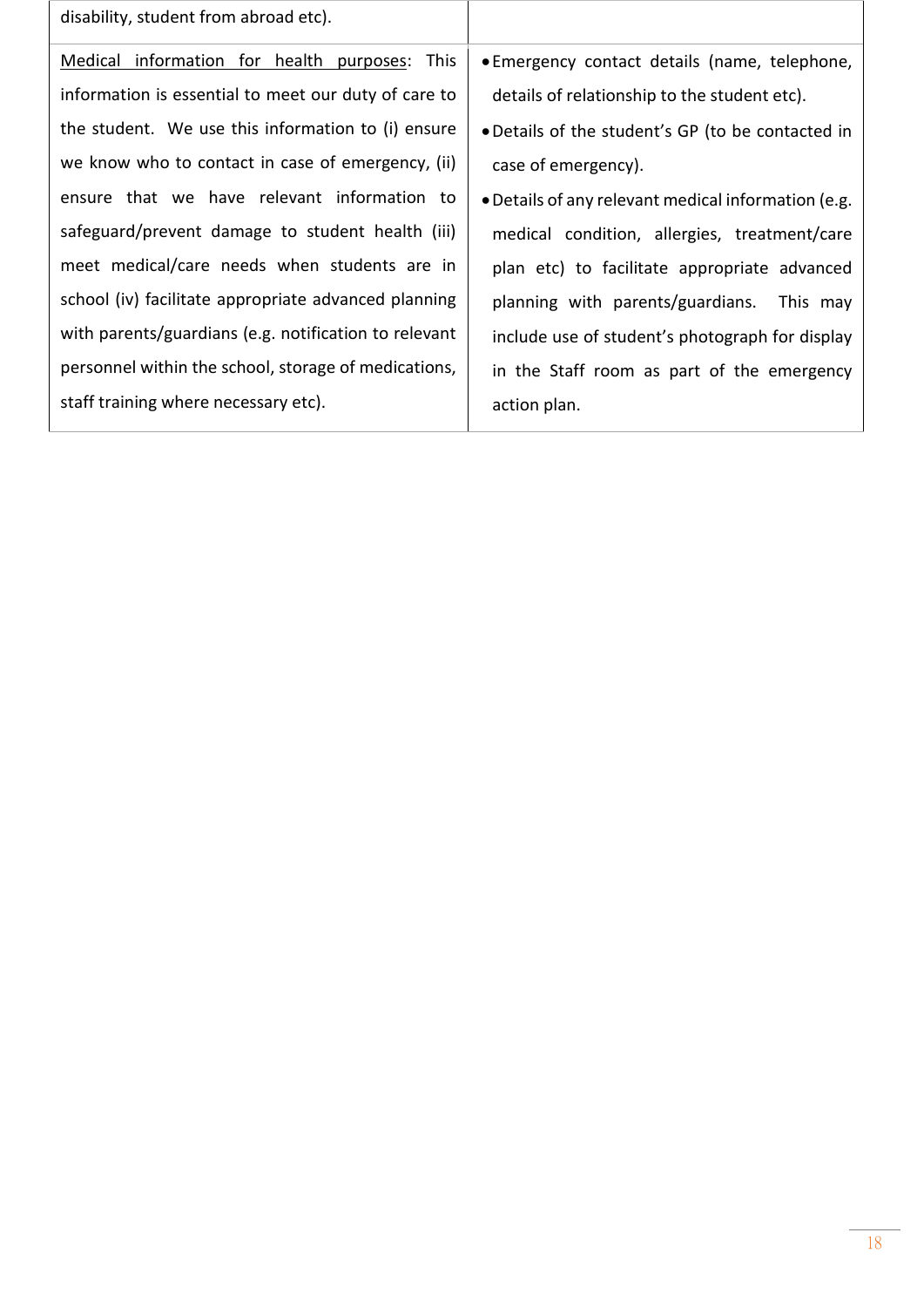| and Medical information for educational<br><b>SEN</b>   | . Details of any special needs/medical needs that |
|---------------------------------------------------------|---------------------------------------------------|
| purposes: We cannot meet our duty of care to the        | need to be accommodated, e.g.<br>medical          |
| student and our obligations under EPSEN Act 2004        | hearing/vision<br>issues,<br>assessment,          |
| without this information. We use this information       | psychological assessment/report.                  |
| to (i) make application to the DES for allocation of    | . Details of whether the student has been in      |
| resources to support student (ii) ensure school has     | receipt of learning support.                      |
| information<br>deliver<br>education<br>relevant<br>to   | . Details of whether the student been granted     |
| appropriate to student's needs (iii) apply for          | resource teaching hours and/or special needs      |
| appropriate accommodation(s) and/or therapeutic         | assistance hours by the NCSE.                     |
| supports where available.                               |                                                   |
| Information sought by Department of Education and       | Personal data is transferred to the DES via the   |
| Skills (DES): We are under a legal obligation to return | Post-Primary Online Database as set out in the    |
| specific enrolment information concerning each          | Privacy Notice for P-POD provided by DES.         |
| student to DES (SI 317/2015). This data is used to      | Required information includes, e.g. birth name of |
| calculate teacher and resource allocation, capitation,  | student and mother (to verify student identity).  |
| grant payments for schools, for statistical analysis    | The DES seeks some additional information on an   |
| and reporting in the areas of social inclusion and      | optional basis (i.e. based on parental consent),  |
|                                                         |                                                   |
| integration of students in the education system, and    | for example,                                      |
| for planning purposes. Other (optional) information     | • Ethnic/Cultural background                      |
| is sought for purposes relating to planning, social     |                                                   |
| inclusion and integration of students in the            |                                                   |
| education system.                                       |                                                   |
| Use of photographs for yearbooks, social media,         | • Consent to use (for these purposes) images or   |
| website etc.: Photographs, and recorded images of       | recordings in printed or digital format.          |
| students may be taken at school events and to           | • Separate consents will be sought for different  |
| celebrate school achievements, compile yearbooks,       | publication forums.<br>(NB This excludes CCTV     |
| establish a school website, record school events, and   | recordings - see school CCTV policy).             |
| to keep a record of the history of the school.          |                                                   |
| Religion only sought where the school facilitates       | . Religious denomination (based on consent)       |
| religious instruction/faith formation at the request    |                                                   |
| of parent(s)/ guardian(s).                              |                                                   |
| Consents to direct marketing: If you wish to receive    | Note: We will still contact you on your mobile in |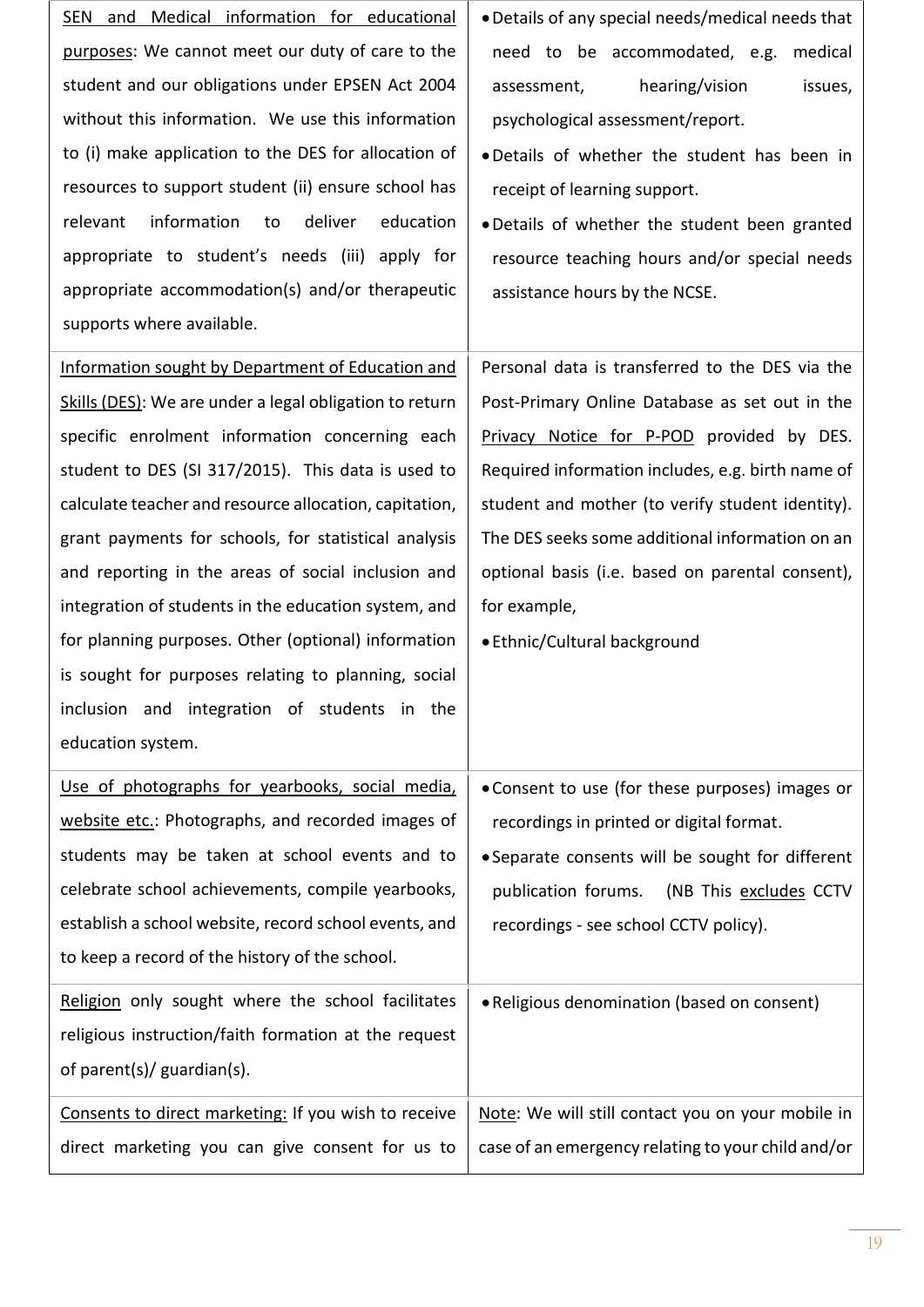| contact you by SMS text and/or email. Your right to                                                   | to communicate messages about school events |
|-------------------------------------------------------------------------------------------------------|---------------------------------------------|
| opt-out only relates to the school contacting you for   (e.g. school closure, parent-teacher meetings |                                             |
| direct marketing purposes.                                                                            | etc).                                       |
|                                                                                                       |                                             |
|                                                                                                       |                                             |

### **4. Personal data gathered during student's time in School**

We cannot meet our statutory obligation to deliver appropriate education to students and/or we cannot satisfy our duty of care to each student without processing this information.

| Academic progress: The school processes this             | • Academic progress and results                             |
|----------------------------------------------------------|-------------------------------------------------------------|
| personal data in order to deliver education to           | • State exam results                                        |
| students, and to evaluate students' academic             | . Results of in-school tests/exams (i.e. end of             |
| progress, to register the student for State              | term, end of year exams, assessment results)                |
| Examinations (Junior Cycle, Leaving Cycle), to submit    | . Continuous assessment and end of term/year                |
| the students' work to the recognised accrediting         | reports                                                     |
| body etc.                                                |                                                             |
| Attendance: The school is required to collect and        | Statutory processing pursuant to the Education              |
| monitor attendance data and to notify the Education      | (Welfare) Act 2000.                                         |
| Welfare Officer (TUSLA) in certain circumstances,        | . Attendance records including Registers and Roll           |
| such as (i) where the student is suspended for 6 days    | books etc.                                                  |
| or more (ii) where the student is absent for an          | • Records of referrals to TUSLA                             |
| aggregate period of 20 school days during the course     | School Register and Roll Books are documents of             |
| of the year, (iii) where the Principal is of the opinion | enduring historical value and are retained in the           |
| that the student is not attending school regularly.      | school's archives for archival purposes in the              |
| The school will notify parent/guardian in the event      | public interest.                                            |
| of non-attendance or absences.                           |                                                             |
| School tours/trips: Information required to make         | Information to ensure trip is properly organised            |
| appropriate travel arrangements, to implement            | and supervised, including:                                  |
| insurance cover, to arrange appropriate supervision      | • permission slips (signed by parents/guardians),           |
| ratios, to ensure medical/health issues are properly     | • itinerary reports                                         |
| accommodated, to engage in responsible planning,         | parent(s)/guardian(s)<br>from<br>$\bullet$ Letter<br>giving |
| and to ensure necessary paperwork for INIS (Irish        | consent to travel.                                          |
|                                                          |                                                             |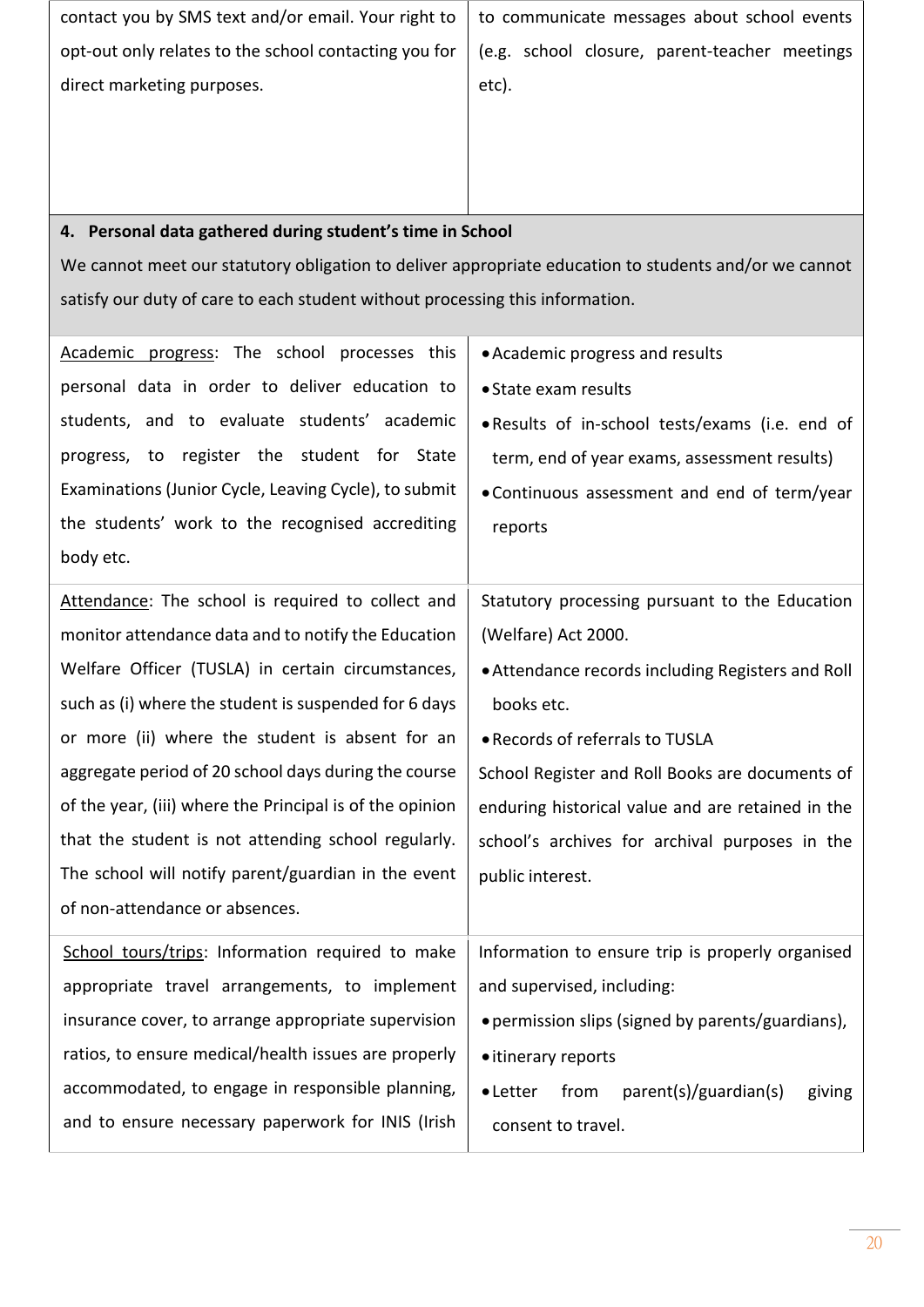| Border Control/Irish Naturalisation & Immigration  | birth/adoption<br>of<br>certificate<br>$\bullet$ Copy<br>or |
|----------------------------------------------------|-------------------------------------------------------------|
| Service requirements where children are travelling | guardianship papers                                         |
| with someone other than their parent or guardian). | . Copy of marriage/divorce certificate (where               |
|                                                    | parent has different surname to child).                     |
|                                                    | • Copy of the parent/guardian's passport or State           |
|                                                    | identity document.                                          |
| Garda vetting outcomes: Certain work experience    | Information as set down in National Vetting                 |
| roles may require that a student be Garda vetted   | Bureau (Children and Vulnerable Persons) Act                |
| (Statutory vetting process).                       | 2012.                                                       |
|                                                    | • Garda vetting form                                        |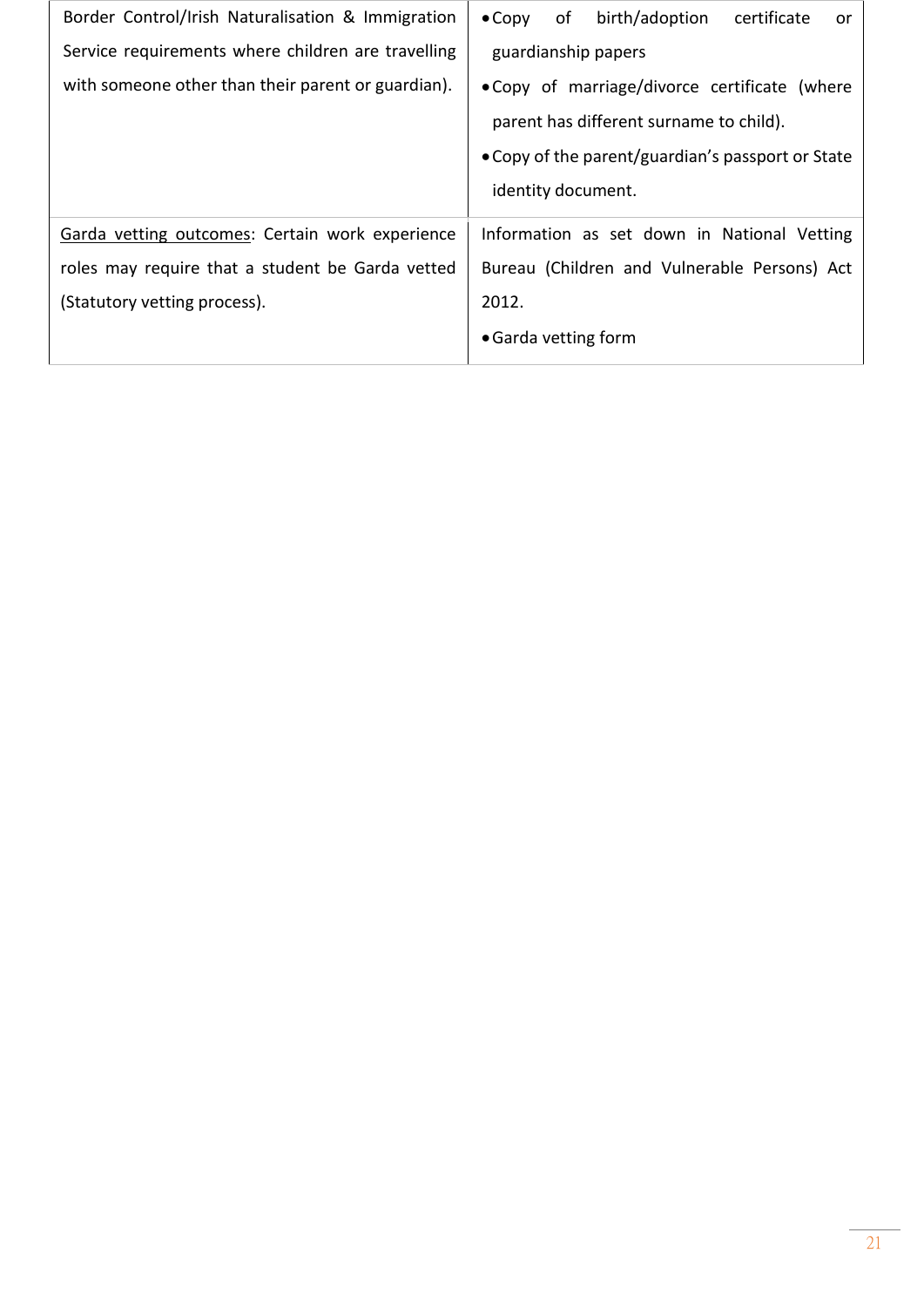| CCTV images: The school processes this data for the   | CCTV is in operation at the perimeter, exterior     |
|-------------------------------------------------------|-----------------------------------------------------|
| purposes outlined in our CCTV Policy, a copy of       | and certain internal common areas within the        |
| which is available on the school's website e.g. We    | school both during the daytime and during the       |
| use CCTV for security purposes; to protect premises   | night hours each day. CCTV is used at external      |
| and assets; to deter crime and anti-social behaviour; | points on the premises (e.g. at front gates, in the |
| to assist in the investigation, detection, and        | car-park etc) and at certain internal points (e.g.  |
| prosecution of offences; to monitor areas in which    | front desk/reception area, corridors etc). In areas |
| cash and/or goods are handled; to deter bullying      | where CCTV is in operation, appropriate notices     |
| and/or harassment; to maintain good order and         | will be displayed.                                  |
| ensure the school's Code of Behaviour is respected;   |                                                     |
| to provide a safe environment for all staff and       |                                                     |
| students; for verification purposes and for dispute-  |                                                     |
| resolution, particularly in circumstances where there |                                                     |
| is a dispute as to facts and the recordings may be    |                                                     |
| capable of resolving that dispute; for the taking and |                                                     |
| defence of litigation.                                |                                                     |
| Special needs data, educational support records,      | The school collects information relating to any     |
| medical data etc: Without this information, the       | special educational needs, psychological            |
| school will not know what resources need to be put    | assessments/reports, information about              |
| in place in order to meet the student's needs and to  | resource teaching hours and/or special needs        |
| deliver appropriate education in-keeping with its     | assistance hours, etc. Schools are also required    |
| statutory obligations. This is in order to assess     | to share this personal data with SENOs employed     |
| student needs, determine whether resources can        | by the NCSE.                                        |
| be obtained and/or made available to support those    | • Psychological assessments,                        |
| needs, and to develop individual education plans.     | · Special Education Needs' files, reviews,          |
| Under Section 14 of the Education for Persons with    | correspondence                                      |
| Special Educational Needs Act, 2004, the School is    | • Individual Education Plans,                       |
| required to furnish to the National Council for       | • Learning support file,                            |
| Special Education (the statutory agency established   | . Notes relating to inter-agency meetings,          |
| under the Education for Persons with Special          | • Medical information (including details of any     |
| Educational Needs Act 2004) such information as       | medical condition and/or                            |
| the Council may from time to time reasonably          | medication/treatment required)                      |
| request.                                              | · Psychological, psychiatric and/or medical         |
|                                                       |                                                     |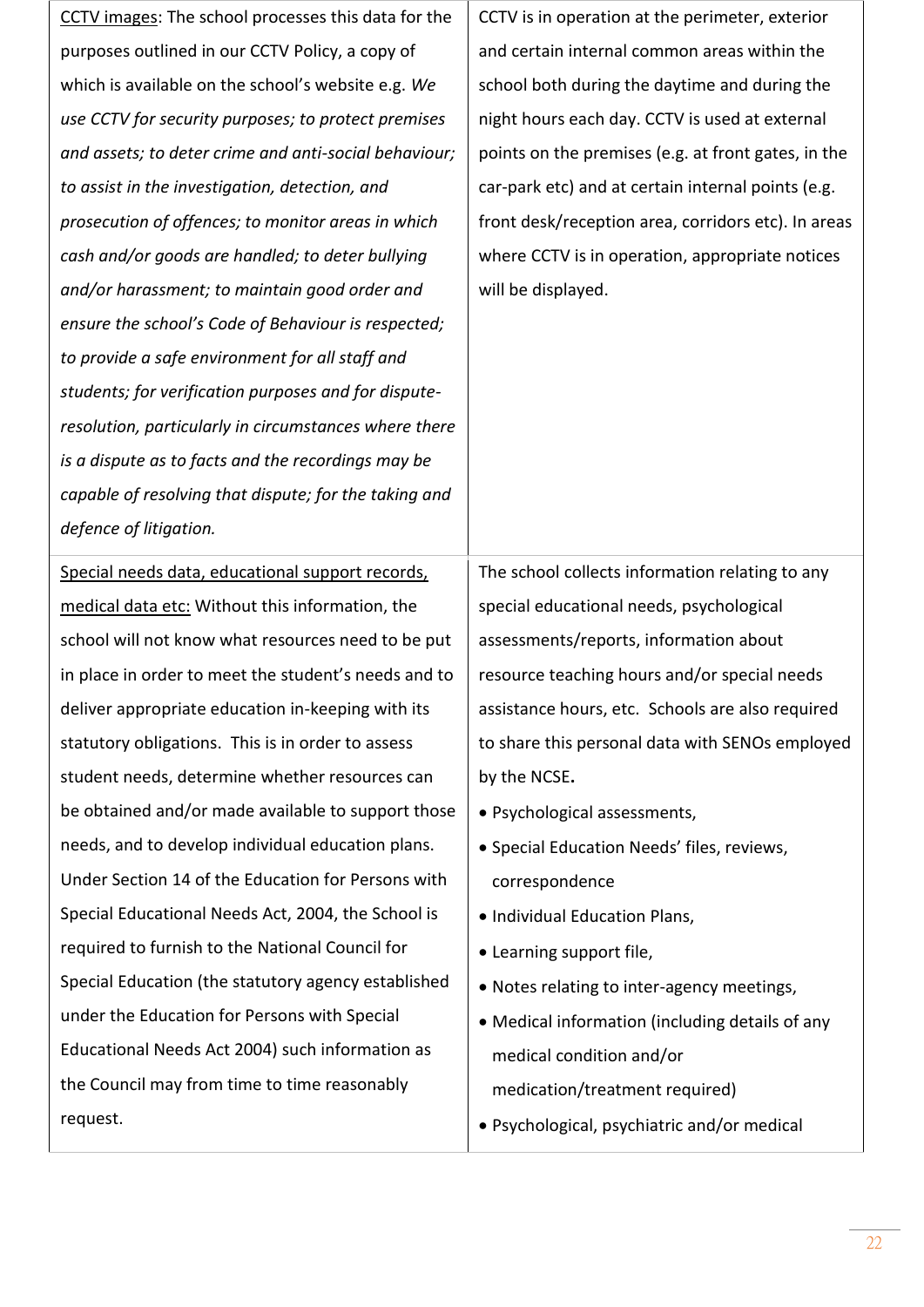|                                                                                                                                                                                                                                                                                                                                                                                                                                                                                                                                                                                                                                                                                                       | assessments                                                                                                                                                                                                                                                                                                                                                                                                                    |
|-------------------------------------------------------------------------------------------------------------------------------------------------------------------------------------------------------------------------------------------------------------------------------------------------------------------------------------------------------------------------------------------------------------------------------------------------------------------------------------------------------------------------------------------------------------------------------------------------------------------------------------------------------------------------------------------------------|--------------------------------------------------------------------------------------------------------------------------------------------------------------------------------------------------------------------------------------------------------------------------------------------------------------------------------------------------------------------------------------------------------------------------------|
| Child protection, child welfare records: The school is<br>required to follow DES Child Protection Procedures<br>(Circular 81/2017) and to take appropriate action to<br>safeguard the welfare of students in its care (Child<br>Protection Procedures for Primary and Post-Primary<br>Schools 2017). Staff have a legal responsibility to<br>report actual or suspected child abuse or neglect to<br>the Child & Family Agency ("TUSLA") and to An<br>Garda Síochána. Mandatory reporting obligations<br>arise under Children First 2015, the Criminal Justice<br>(Withholding of Information on Offences against<br>Children and Vulnerable Persons) Act 2012.                                       | Mandatory reporting obligations require data<br>sharing with TUSLA, An Garda Síochána and any<br>other appropriate law enforcement or child<br>protection authorities. DES Inspectorate may<br>seek access to the school's child protection<br>records for audit purposes.<br>• Child protection records<br>• Child safeguarding records<br>• Other records relating to child welfare<br>• Meitheal meetings convened by TUSLA |
| <b>Counselling</b><br>& Pastoral Care<br><b>This</b><br>Records:<br>information is required to provide access to<br>counselling services and/or psychological services<br>and to provide supports to students, resolve<br>behavioural, motivational, emotional and cognitive<br>difficulties through assessment and therapeutic<br>intervention, to engage in preventative work etc.<br>Personal data (and special category personal data)<br>will be shared with third parties (e.g. TUSLA, NEPS,<br>CAMHS, An Garda Síochána, Medical practitioners<br>treating the student) for the purpose of the school<br>complying with its legal obligations and/or in the<br>student's vital/best interests. | · Guidance Counselling notes<br>· Psychological service notes<br>. Referrals to/records relating to therapeutic<br>services and other interventions<br>· Minutes, notes and other records concerning<br>Student Support Team/Pastoral Care Team<br>Meetings                                                                                                                                                                    |
| Internal school processes: This information (e.g.<br>anti-bullying processes and disciplinary/Code of<br>Behaviour processes) is required to meet the<br>school's duty of care to all its students and staff, to<br>comply with relevant Circulars issued by the<br>Department of Education and Skills, and to run the<br>school safely and effectively. Data collected in these                                                                                                                                                                                                                                                                                                                      | · Records of parental complaints.<br>. Records of other complaints (student to student<br>complaints etc).<br>. Records relating bullying investigations.<br>• Records relating to Code of Behaviour processes<br>(expulsion, suspension etc.) including appeals<br>data and section 29 appeals material.                                                                                                                      |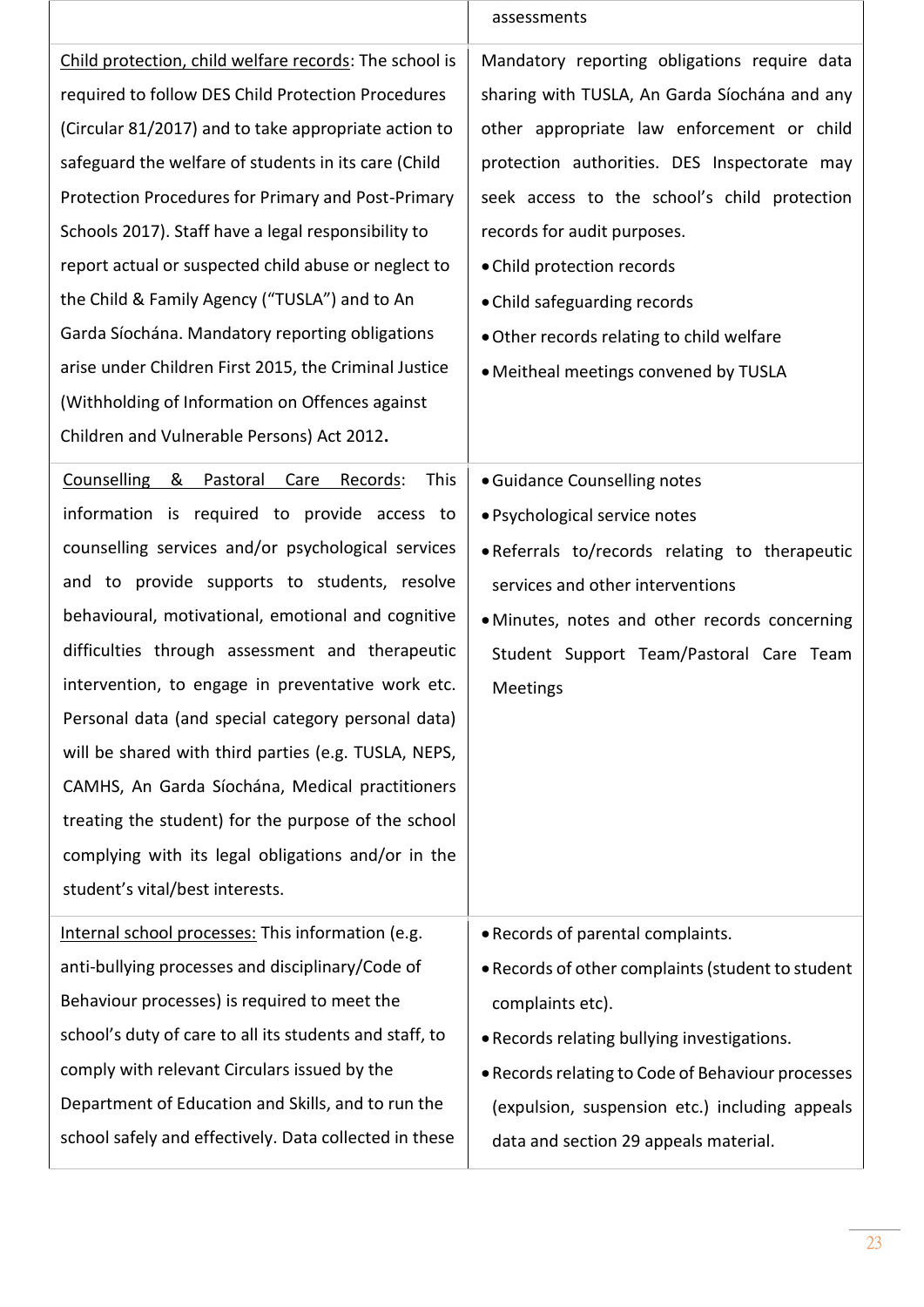| processes may be transferred to the school's           |                                                     |
|--------------------------------------------------------|-----------------------------------------------------|
| insurer and/or legal advisors or management body       |                                                     |
| as appropriate where required for disputes             |                                                     |
| resolution, fact verification, and for litigation      |                                                     |
| purposes.                                              |                                                     |
| Accident and injury reports: This information is       | • Accident reports                                  |
| processed to operate a safe environment for            | · Incident Report Forms                             |
| students and staff, to identify and mitigate any       | • Notifications to insurance company                |
| potential risks, and to report incidents/accidents.    | • Exchanges with legal advisors.                    |
| This data may be transferred to the school's           | . Notifications to Health & Safety Authority (HSA)  |
| insurance company and/or indemnifying body             |                                                     |
| and/or legal advisors as appropriate. Data will be     |                                                     |
| shared with An Garda Síochána, TUSLA and the           |                                                     |
| Health & Safety Authority where appropriate.           |                                                     |
| Financial information, fees etc: Without this          | • Information<br>relating<br>from<br>to<br>payments |
| information, the school cannot process applications,   | student's parents/guardians (including<br>fee       |
| make grant payments, or receive payment of monies      | support and fee waiver documentation),              |
| (e.g. course fees, school trips etc). After completion | • Scholarship/Grant<br>applications<br>(including   |
| of the payments, the documentation is retained for     | Gaeltacht, book rental scheme etc).                 |
| The school's<br>audit and verification purposes.       |                                                     |
| financial data are audited by external auditors.       |                                                     |

### **5. Charity Tax Back Forms**

This information is required so that the school may avail of the scheme of tax relief for donations of money received.

To claim the relief, the donor must complete a certificate and forward it to the school to allow it to claim the grossed up amount of tax associated with the donation. This information is retained by the School in the case of audit by the Revenue Commissioners.

- •CHY3/CHY4 tax back forms
- •Donor name, Address & Telephone Number
- PPS Number
- Tax Rate
- Signature
- •Gross amount of donation

#### **6. Parent Nominees on Boards of Management**

This information is required to enable the Board of Management to fulfil its statutory obligations.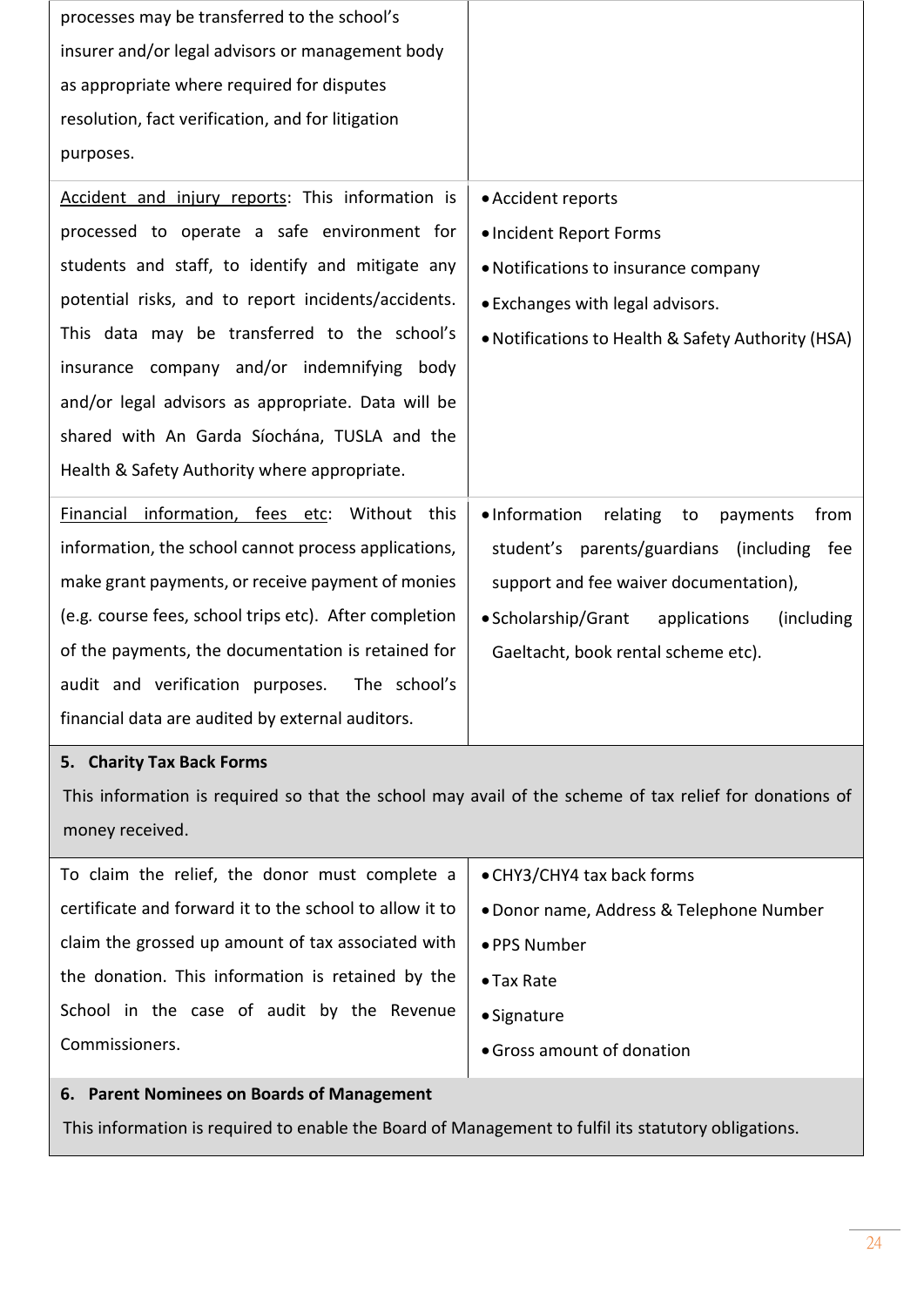| Processing undertaken in accordance with the          | . Name, address and contact details of Parent     |
|-------------------------------------------------------|---------------------------------------------------|
| Education Act 1998 and other applicable legislation,  | Nominee                                           |
| including decisions taken for accountability and good | • Records in relation to appointment to the Board |
| corporate governance.                                 | • Minutes of Board of Management meetings and     |
|                                                       | correspondence to the Board.                      |
|                                                       |                                                   |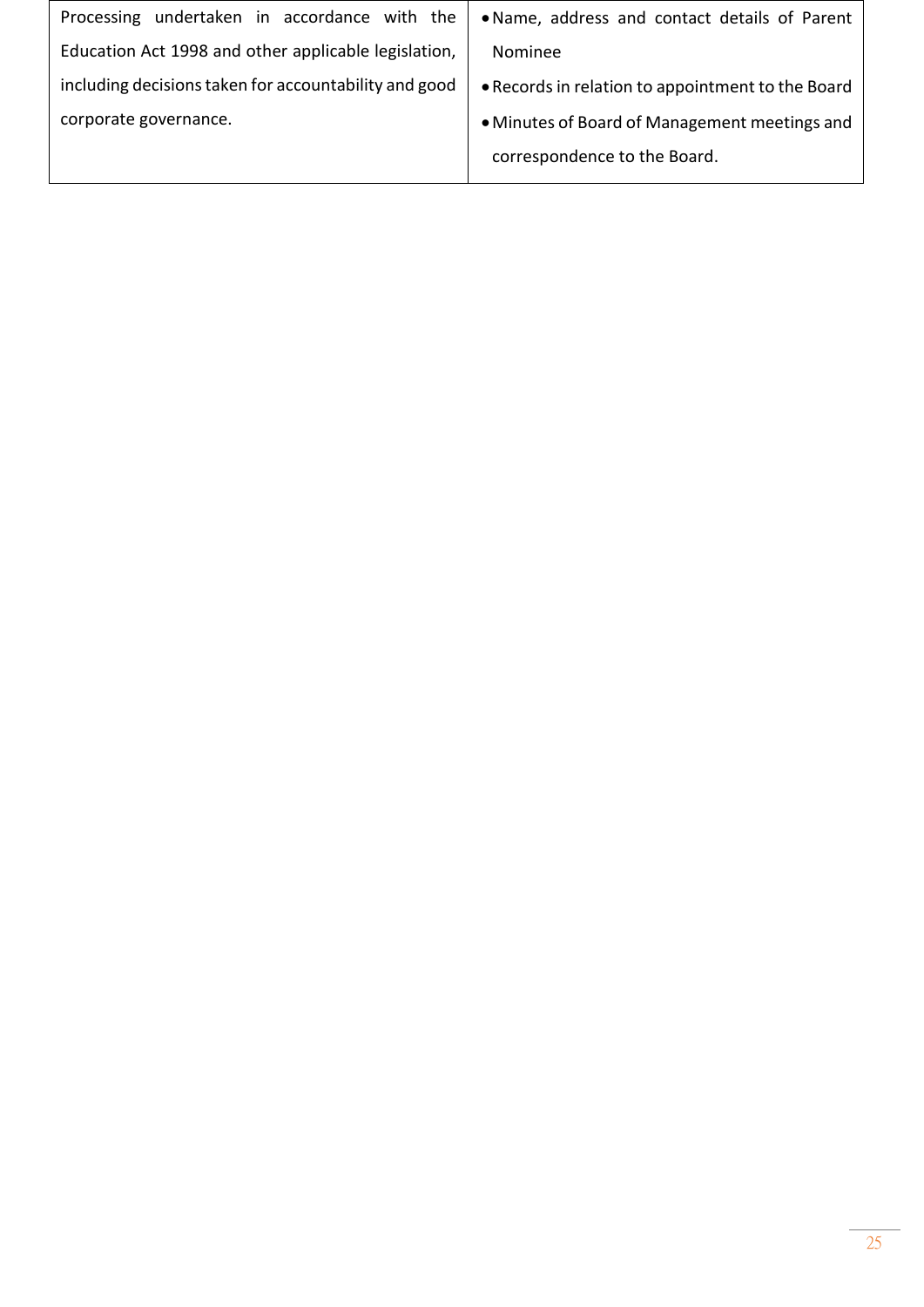### Appendix 3. Categories of Recipients

**Department of Education and Skills (DES)** The school is required to provide student data to the *Department of Education and Skills (DES).* This transfer of data is primarily made at the beginning of each academic year ("October Returns") using a secure Post-Primary Online Database (P-POD) system. The October Returns contain individualised data such as PPS number which acts as an identifier to validate that the data belongs to a recognised student.<sup>10</sup> The DES has published a "Fair Processing Notice" to explain how the personal data of students is processed.<sup>11</sup>

**State Examinations Commission (SEC)** data on entrants for the state examinations is provided via the October Returns to SEC to assist its planning of the state examinations.

**Student support and welfare** student data may be shared with a number of public state bodies including *National Educational Psychological Service* (NEPS psychologists support schools and students); *National Council for Special Education* (the NCSE role is to support schools and students with special education needs); *National Education Welfare Board* (the school is required to share student attendance with the NEWB). Data to support student access to further and higher education may also be shared for processing as part of *Student Universal Support Ireland* (SUSI), *Higher Education Access Route* (HEAR) and *Disability Access Education Route* (DARE).

**Legal requirements** where appropriate, particularly in relation to Child Protection and safeguarding issues, the school may be obliged to seek advice and/or make referrals to *Túsla.<sup>12</sup>* The school may share personal data with *An Garda Síochána* where concerns arise in relation to child protection. The school will also report matters of alleged criminal acts, criminal behaviour, criminal damage, etc., to allow prevention, detection and investigation of offences. Where there is a lawful basis for doing so, personal data may also be shared with the *Revenue Commissioners* and the *Workplace Relations Commission.*

<sup>&</sup>lt;sup>10</sup> Where the October Returns include sensitive personal data regarding personal circumstances then explicit and informed consent for the transfer of this data may be sought from students/parents/guardians.

<sup>11</sup> These can be found on www.education.ie (search for Circular Letters 0047/2010 and 0023/2016 in the "Circulars" section). The Department of Education and Skills transfers some student data to other government departments and other State bodies to comply with legislation, such as transfers to the Department of Social Protection & Employment Affairs pursuant to the Social Welfare Acts, transfers to the State Examinations Commission, transfers to the Educational Research Centre, and transfers to the Central Statistics Office pursuant to the Statistics Acts. The data will also be used by the DES for statistical, policy-making and research purposes. However the DES advises that it does not use individual data, but rather aggregated data is grouped together for these purposes.

 $12$  Túsla, the Child and Family Agency, is the State agency responsible for improving wellbeing and outcomes for children.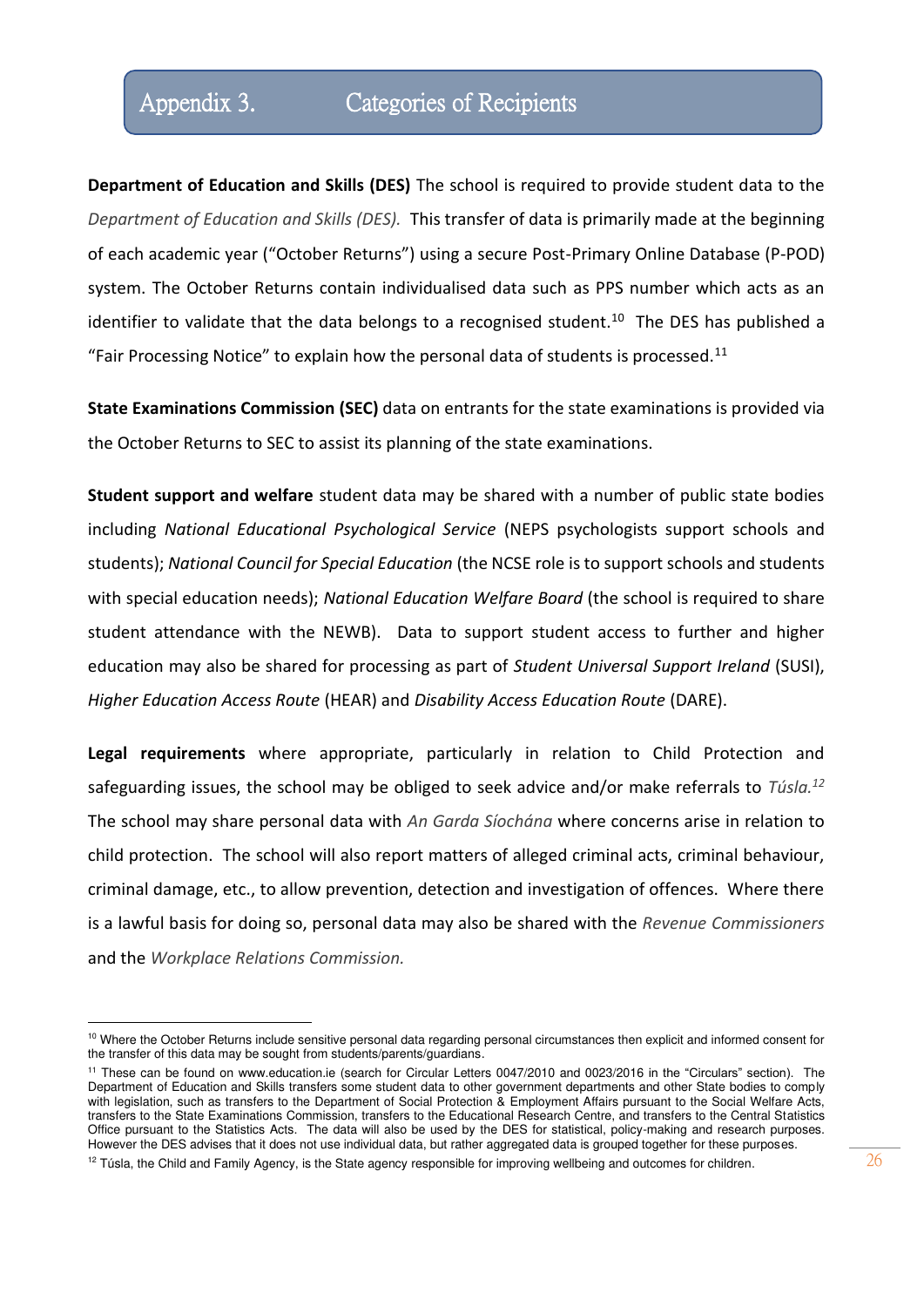**Insurance** data may be shared with the school's insurers where this is appropriate and proportionate. The school may also be obliged to share personal data with the *Health and Safety Authority*, for example, where this is required as part of an accident investigation.

**Professional Advisors** some data may be shared with legal advisors (solicitors, etc.), financial advisors (pension administrators, accountants, etc.) and others such as school management advisors; this processing will only take place where it is considered appropriate, necessary and lawful.

**Other schools and Universities/Colleges/Institutes** where the student transfers to *another educational body*, or goes on an exchange programme or similar, the school may be asked to supply certain information about the student, such as academic record, references, etc.

**Work Placement** some data may be shared, on request, with work placement providers and *employers* where this is appropriate and necessary to support students engaged in work experience or similar programmes.

**Voluntary Bodies** some personal data may be shared as appropriate with bodies such as the school's *Parents Association*. This data sharing will only take place where consent has been provided.

**Other not-for-profit organisations** limited data may be shared with recognised bodies who act to promote student engagement with co-curricular and other activities, competitions, recognition of achievements, etc. This would include bodies promoting participation in sports, arts, sciences, environmental and outdoor activities, etc. This data sharing will usually be based on consent.

**Service Providers** in some circumstances the school has appointed third parties to undertake processing activities on its behalf. These Data Processors have provided guarantees that their processing satisfies the requirements of the General Data Protection Regulation. The school has implemented written contractual agreements with these entities to ensure that the rights of data subjects receive an appropriate level of protection. Third party service providers include the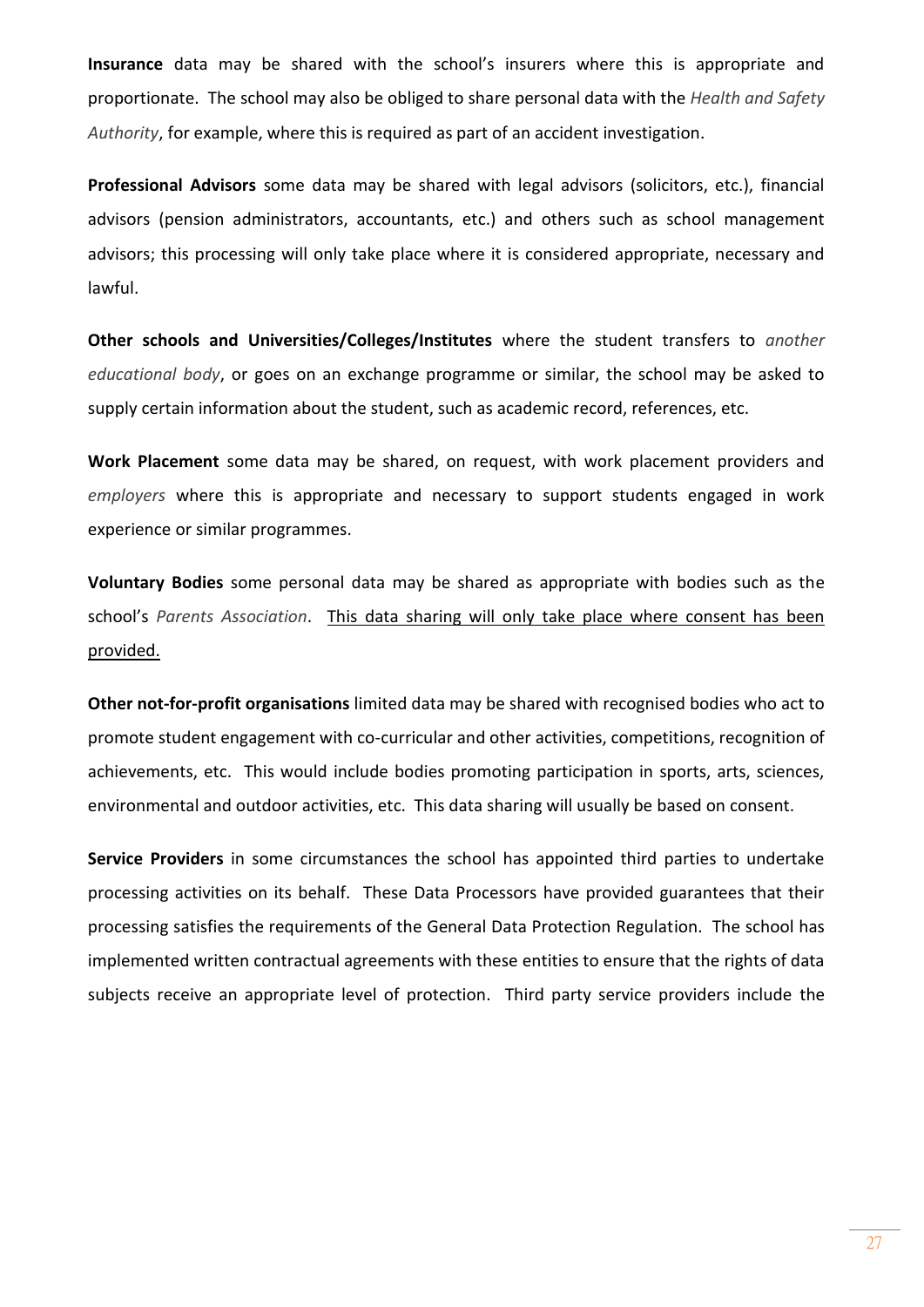following categories:

- School Management Information Systems (e.g. VSWare/Advanced)
- Productivity Applications (e.g. Google Apps for Education, Microsoft 365)
- Online Storage & File Sharing (e.g. Dropbox, Google Drive, iCloud, OneDrive)
- Video Sharing and Blogging Platforms (e.g. Youtube, Wordpress)
- Virtual Learning Environments (e.g. Edmodo, Schoology, Schoolwise, Google Classroom)
- IT Systems Support (local ICT Support Company)
- Fee management software (x)
- School communications (x)
- Security and CCTV Systems (x)
- Pension Consultants/Trustees (x)
- Accounting & Payroll software (x)
- Cashless Payment Systems (x)
- Canteen Management System (x)
- Learning software and Apps (x)

**Transfers Abroad** In the event that personal data may be transferred outside the European Economic Area (EEA) the school will ensure that any such transfer, and any subsequent processing, is carried out in strict compliance with recognised safeguards or derogations (i.e., those approved by the Irish Data Protection Commission).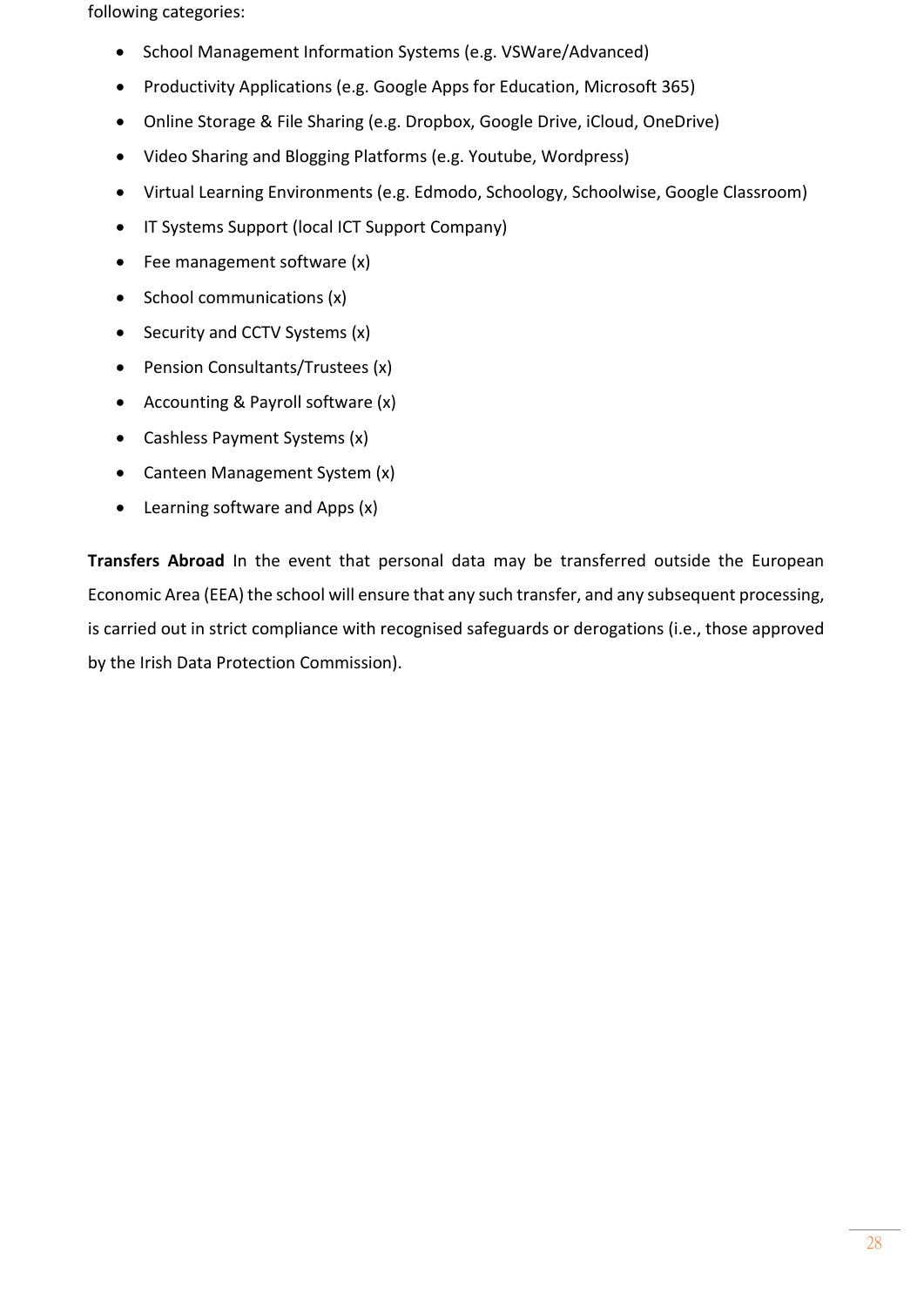#### **1. Accountability**

- (i) Accountability means that compliance with the data protection legislation is recognised as an important Board of Management responsibility as well as one shared by each school employee and member of the wider school community.<sup>13</sup>
- (ii) Demonstrating Compliance Accountability imposes a requirement on the controller to demonstrate compliance with the other data processing principles (see Section 2 earlier: *Processing Principles*). This means that the school retains evidence to demonstrate the actions it has taken to comply with GDPR.
- (iii) School Policies An important way for the school to demonstrate accountability is through the agreement and implementation of appropriate policies. In addition to publishing a *Data Protection Policy* this may include developing other policies to address some or all of the following areas (i)  $CCTV<sup>14</sup>$  (ii) Data Breaches (iii) Data Access Requests (iv) Record Storage and Retention (v) Data Processing Agreements.<sup>15</sup>
- (iv) Record of Processing Activities As a data controller the school is required to prepare a record of any processing activities (ROPA) that it undertakes. This record should include the following information (GDPR Article 30):
	- o the purposes of the processing;
	- o a description of the categories of data subjects and personal data;
	- o the categories of recipients to whom the personal data will be disclosed;
	- $\circ$  any transfers to a third country or international organisation, including suitable safeguards;

<sup>&</sup>lt;sup>13</sup> The GDPR4schools.ie website identifies some of the GDPR Roles and Responsibilities held by different groups, namely (i) Board of Management (ii) Principal/Deputy Principal (iii) Teaching Staff (iv) Guidance & Medical Support (v) School Administration (vii) SNAs and (viii) Caretaker. These lists of responsibilities (provided in PDF format) can be shared out to help raise awareness amongst the school community.

<sup>&</sup>lt;sup>14</sup> A template CCTV policy for Schools is available from www.dataprotectionschools.ie.

<sup>&</sup>lt;sup>15</sup> All school policies need be applied in a manner that respects the principles, protocols and procedures inherent in the school's Data Protection strategy. Examples of relevant policies include (i) Acceptable Use Policy (ICT) (ii) Child Protection Procedures (iii) Code of Behaviour (iv) Guidance and Counselling (v) Policy on Special Education Needs (vi) Anti-Bullying Policy.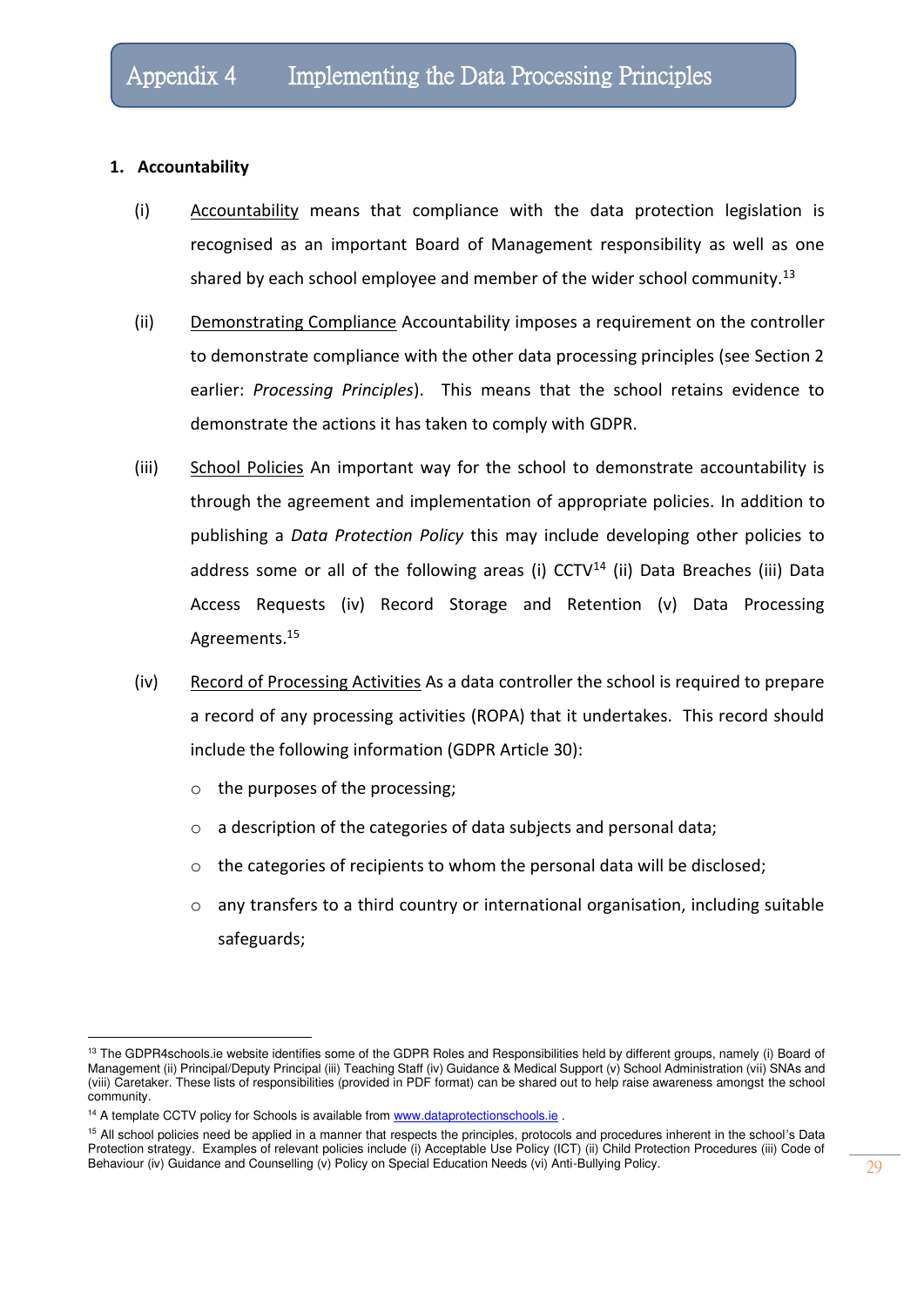- $\circ$  where possible, the envisaged time limits for erasure of the different categories of data;
- o where possible, a general description of the technical and organisational security measures.
- (v) Risk Assessment The school as data controller is required to consider any risks that may arise as a consequence of its processing activities. This assessment should consider both the likelihood and the severity of these risks and their potential impact on data subjects.<sup>16</sup>
- (vi) Data Protection Impact Assessment (DPIA) A DPIA is a type of risk assessment that is mandatory in specific circumstances (GDPR Article 35). The school will ensure that a DPIA is undertaken where this is appropriate, typically, where a new processing activity has the potential to have a high impact on individual privacy or rights. (The installation of an extensive CCTV system in a school is an example of a processing activity that might trigger the need for a Data Protection Impact Assessment.) The purpose of undertaking a DPIA is to ensure that any risks associated with the new processing activity are identified and mitigated in an appropriate manner.
- (vii) Security of Processing As a consequence of having assessed the risks associated with its processing activities, the school will implement appropriate *technical and organisational measures* to ensure a level of security appropriate to the risk. For example, these measures might include training of staff, establishment of password policies, protocols around device encryption, procedures governing access to special category data etc.
- (viii) Data Protection by Design The school aims to apply the highest standards in terms of its approach to data protection. For example, school staff will utilise a *Privacy by Design* approach when any activity that requires the processing of personal data is being planned or reviewed. This may mean implementing technical measures (e.g. security) and organisational measures (e.g. protocols and training).

<sup>&</sup>lt;sup>16</sup> GDPR Recital 75: The risk to the rights and freedoms of natural persons, of varying likelihood and severity, may result from personal data processing which could lead to physical, material or non-material damage, in particular: where the processing may give rise to discrimination, identity theft or fraud, financial loss, damage to the reputation, loss of confidentiality of personal data protected by professional secrecy, unauthorised reversal of pseudonymisation, or any other significant economic or social disadvantage; where data subjects might be deprived of their rights and freedoms or prevented from exercising control over their personal data; where personal data are processed which reveal racial or ethnic origin, political opinions, religion or philosophical beliefs, trade union membership, and the processing of genetic data, data concerning health or data concerning sex life or criminal convictions and offences or related security measures; where personal aspects are evaluated, in particular analysing or predicting aspects concerning performance at work, economic situation, health, personal preferences or interests, reliability or behaviour, location or movements, in order to create or use personal profiles; where personal data of vulnerable natural persons, in particular of children, are processed; or where processing involves a large amount of personal data and affects a large number of data subjects.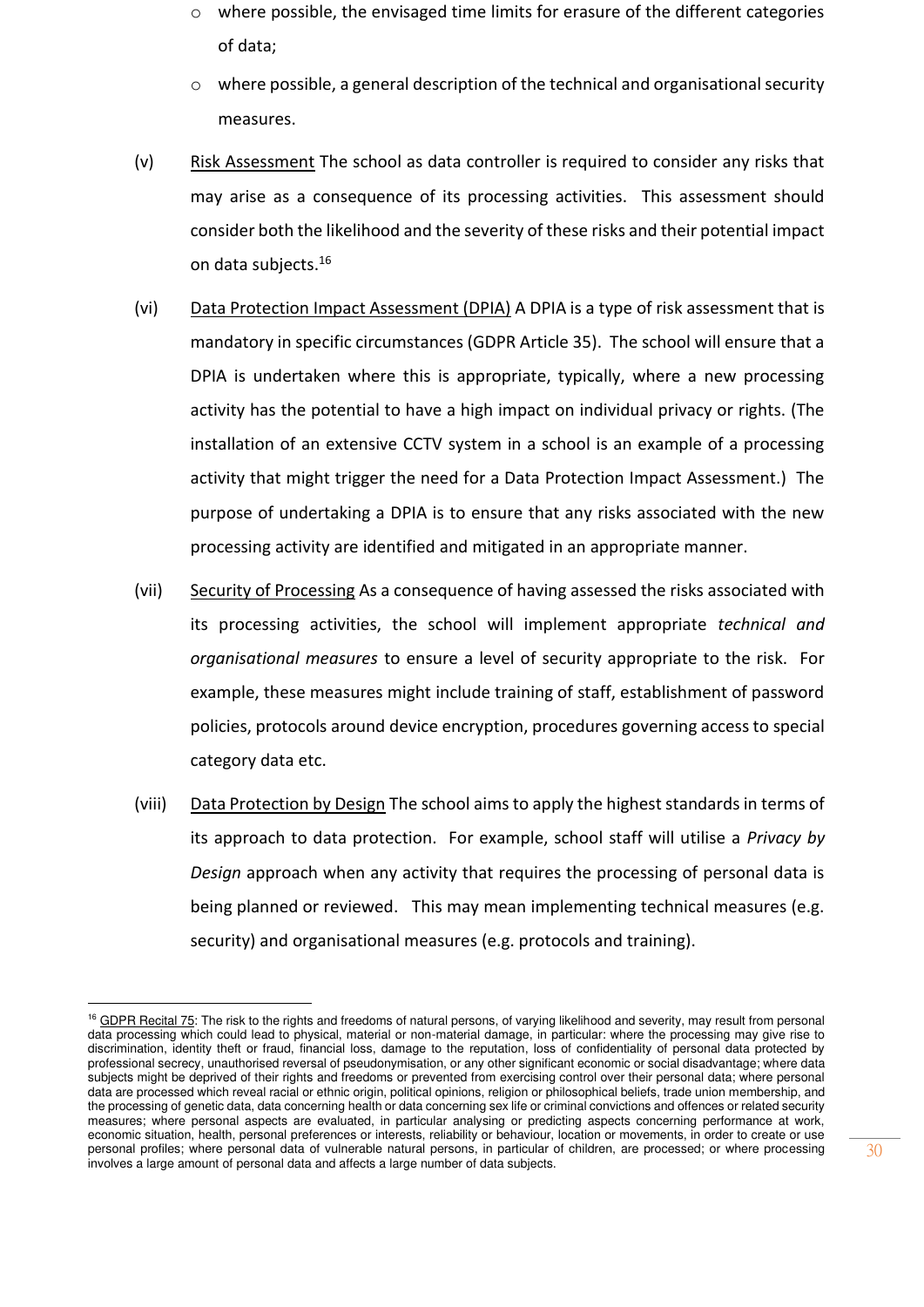- (ix) Data Protection by Default A *Privacy by Default* approach means that minimal processing of personal data is the school's default position. In practice this means that only essential data will be collected from data subjects, and that within the school, access to this data will be carefully controlled and only provided to employees where this is appropriate and necessary.
- (x) Data Processing Agreements: the school will put written contracts in place with organisations that process data on its behalf (as required under GDPR Article 28).<sup>17</sup>
- (xi) Data Breach Records: the school will retain records that document its handling of any personal data breaches. These records will clearly set out the facts relating to any personal data breach, its effects and the remedial action taken. <sup>18</sup>
- (xii) Staff Awareness and Training All who are granted access to personal data that is under the control of the school have a duty to observe the data processing principles. The school will provide appropriate information, training and support so that staff may gain a clear understanding of these requirements.<sup>19</sup>

### **2. Lawful Processing**

As part of its decision to collect, use or share personal data, the school as Controller will identify which of the lawful bases is applicable to each processing operation. In the absence of a lawful basis the personal data cannot be processed.

- (i) Many of school's data processing activities rely on legal obligations. These tasks are undertaken because the school must comply with Irish (or European) law<sup>20</sup>. For example, there is a legislative basis underpinning the sharing of specific student data with the Department of Education and Skills and other public bodies.
- (ii) Another set of data processing activities are undertaken in the public interest i.e. so that the school can operate safely and effectively. For example, an educational profile of the student (literacy competence, language spoken at home etc.) may help the school to target learning resources effectively for the benefit of the student.

<sup>&</sup>lt;sup>17</sup> A Data Processing Agreement may be provided as a set of agreed clauses or as an addendum to a broader (Third Party) Service Agreement.

<sup>&</sup>lt;sup>18</sup> These record-keeping requirements are detailed under GDPR Article 33(5). Documentation need to be retained in school setting out details of all data breaches that have occurred. This includes those that were adjudged not to require notification to the Data Protection Commission (in addition to data breaches that required formal DPC notification via https://forms.dataprotection.ie/report-a-breach-ofpersonal-data).

<sup>&</sup>lt;sup>19</sup> All current and former employees of the school may be held accountable in relation to data processed by them during the performance of their duties. For example, employees acting in breach of the Data Protection Act 2018 could, in certain circumstances, be found to have committed a criminal offence.

<sup>&</sup>lt;sup>20</sup> For example, the Education Act 1998, the Education (Welfare) Act 2000 & the Education for Persons with Special Education Needs Act 2004.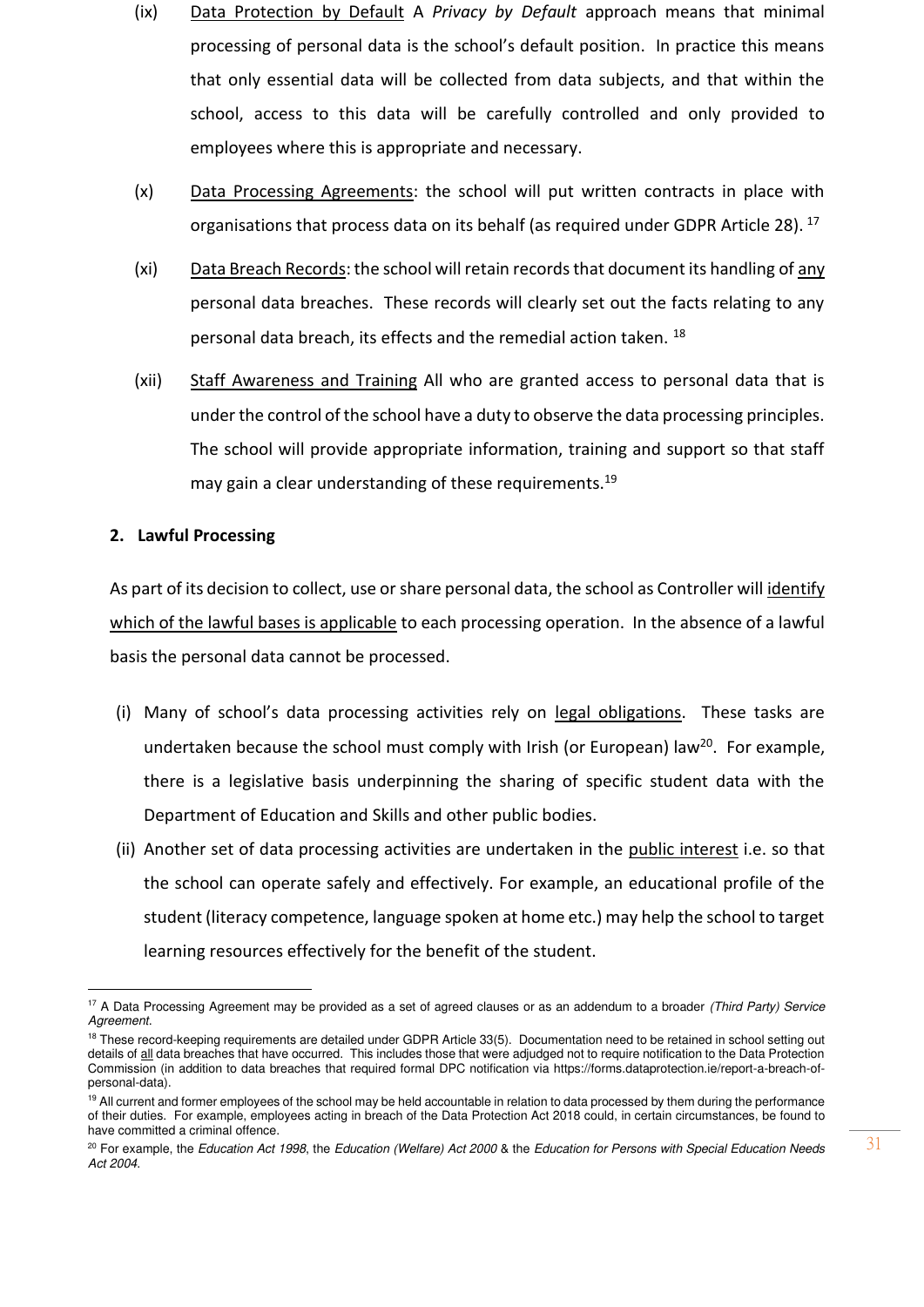- (iii) In some situations, for example the use of CCTV, the school may rely on its legitimate interests to justify processing. In such cases the specific legitimate interests (e.g. health and safety, crime prevention, protection of school property etc.) must be identified and notified to the data subjects<sup>21</sup>.
- (iv) Contract will provide a lawful basis for some processing of data by the school. For example, the processing of some employee data may rely on this lawful basis.
- (v) There is also the possibility that processing can be justified in some circumstances to protect the Vital Interests of a data subject, or another person. For example, sharing some data subject data with emergency services might rely on this lawful basis.
- (vi) Finally, there is the option of using a data subject's consent as the lawful basis for processing personal data. The school will not rely on consent as the basis for processing personal data if another lawful condition is more appropriate. Consent will usually be the lawful basis used by the school to legitimise the publication of student photographs in print publications and electronic media.

<sup>&</sup>lt;sup>21</sup> Data subjects have a right to object to processing that is undertaken based on legitimate interests. In such cases the Controller must demonstrate that there is an overriding need if the processing is to continue.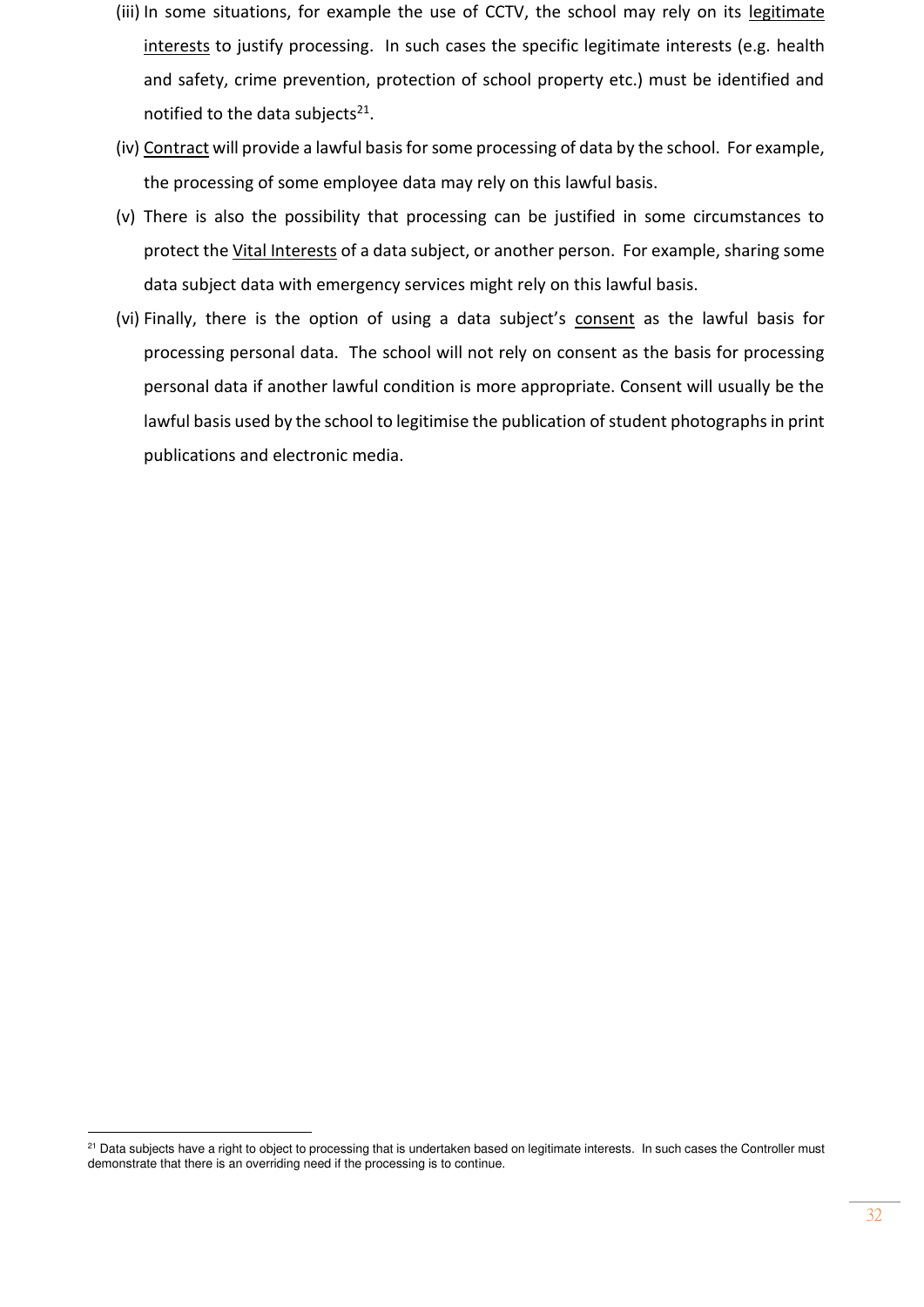#### **3. Consent**

Where consent is relied upon as the appropriate condition for lawful processing, then that consent must be freely given, specific, informed and unambiguous. All of these conditions must be satisfied for consent to be considered valid. There are a significant number of restrictions around using consent.

- (i) A separate consent will be sought for each processing activity (together with appropriate guidance as necessary to ensure the data subject is informed).
- (ii) When asking for consent, the school will ensure that the request is not bundled together with other unrelated matters.
- (iii) Consent requires some form of clear affirmative action (Silence or a pre-ticked box is not sufficient to constitute consent). Consent can be provided by means of an oral statement.
- (iv) Consent must be as easy to withdraw as to give.
- (v) A record should be kept of how and when consent was given.
- (vi) The school will take steps to ensure the consent is always freely given i.e. that it represents a genuine choice and that the data subject does not feel under an obligation to consent to processing.
- (vii) If the consent needs to be explicit, this means the school must minimise any future doubt about its validity. This will typically require the school to request and store a copy of a signed consent statement.

### **4. Special Category Data**

Some personal data is defined as Special Category Data and the processing of such data is more strictly controlled. In a school context this will occur whenever data that relates to Special Needs or Medical Needs is being processed. GDPR Article 9 identifies a limited number of conditions, one of which must be applicable if the processing of special category data is to be lawful.<sup>22</sup> Some of these processing conditions, those most relevant in the school context, are noted here.

(i) Processing is necessary for reasons of substantial public interest on the basis of Union or Member State law. This condition could provide an appropriate basis for processing of data relating to employee and student health e.g. proportionate

<sup>&</sup>lt;sup>22</sup> The Data Protection Act 2018 makes provision for some additional conditions that can legitimise the processing of special category data.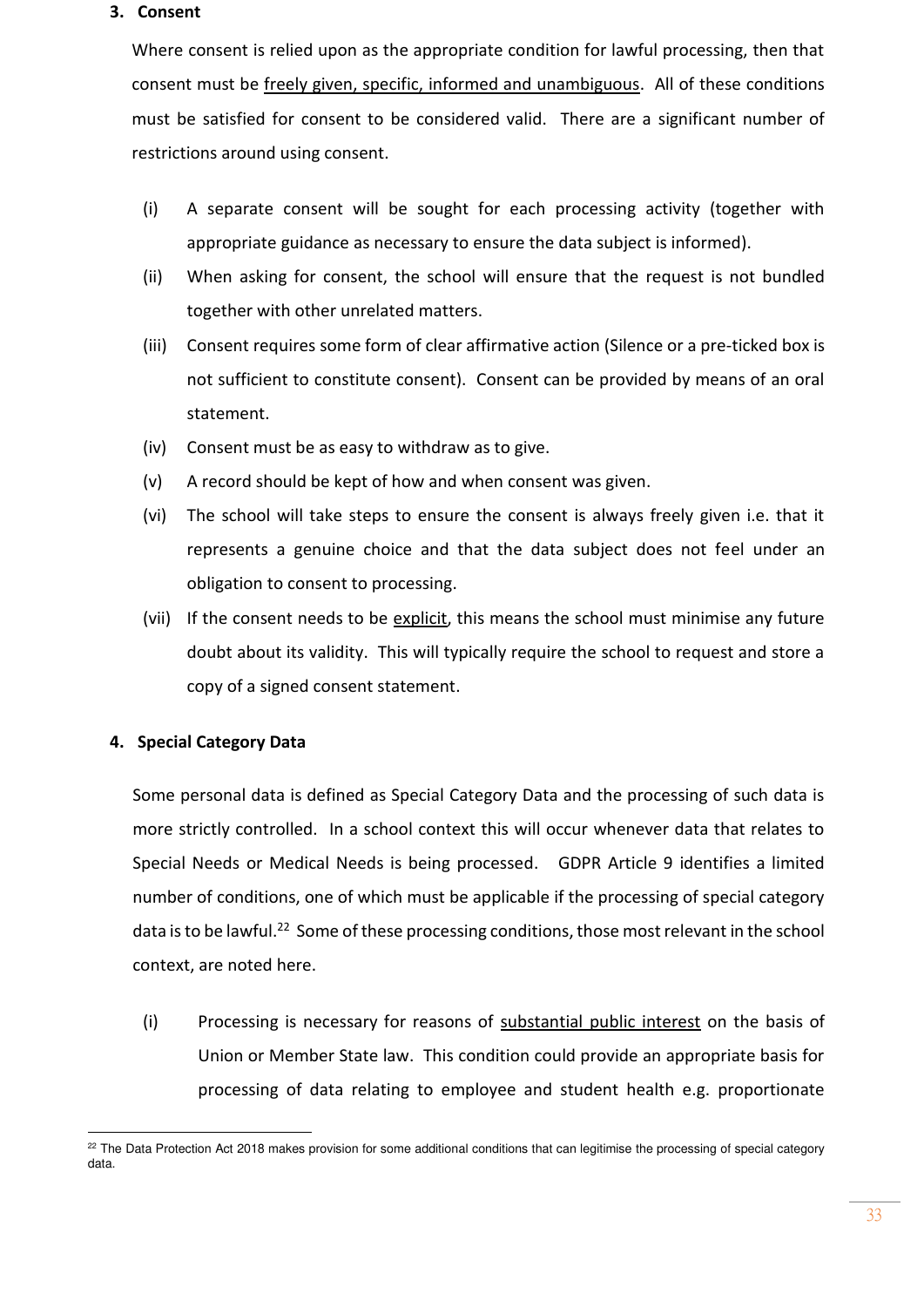- sharing of special category data to ensure the school is compliant with provisions in health, safety and welfare legislation.
- (ii) Processing is necessary for the assessment of the working capacity of an employee;….or for the provision of health or social care or treatment.. on the basis of Union or Member State law.
- (iii) Processing is based on Explicit Consent. Where a school is processing biometric data for identification purposes (e.g. facial image recognition or the use of fingerprint systems) it is unlikely that this processing will be justifiable on any lawful basis other than consent. (And, as a data subject should be able to withhold consent without suffering any detriment, the school will need to provide access to an alternative processing option which is not reliant on biometric data.)

### **5. Transparency**

The school as Controller is obliged to act with *Transparency* when processing personal data. This requires the communication of specific information to individuals in advance of any processing of their personal data.<sup>23</sup>

- (i) Transparency is usually achieved by providing the data subject with a written document known as a *Privacy Notice* or a *Privacy Statement*. 24 This notice will normally communicate:
	- o the name of the controller and their contact details;
	- o the categories of personal data being processed;
	- o the processing purposes and the underlying legal bases;
	- o any recipients (i.e. others with whom the data is shared/disclosed);
	- o any transfers to countries outside the EEA (and safeguards used);
	- o the storage period (or the criteria used to determine this);
	- $\circ$  the rights of the data subject. <sup>25</sup>
- (ii) Transparency information should be provided in a manner that is concise and easy to understand. To best achieve this, the school may use a "layering" strategy to

<sup>23</sup> GDPR Articles 13 (or 14)

<sup>&</sup>lt;sup>24</sup> Other terms in common use include Fair Processing Notice and Data Protection Notice. Schools may prepare a number of different Privacy Notices for use in different contexts. For example, a Website Privacy Notice, may relate specifically to personal data that is collected via the school website.

 $25$  In the interests of transparency, the school should ensure that its preferred route for a rights request is identified clearly in Privacy Notices and elsewhere e.g. *"A data subject wishing to make an access request should apply in writing to the Principal."* Notwithstanding this, school staff should be made aware that valid requests may be submitted in a variety of formats (i.e. not necessarily in writing).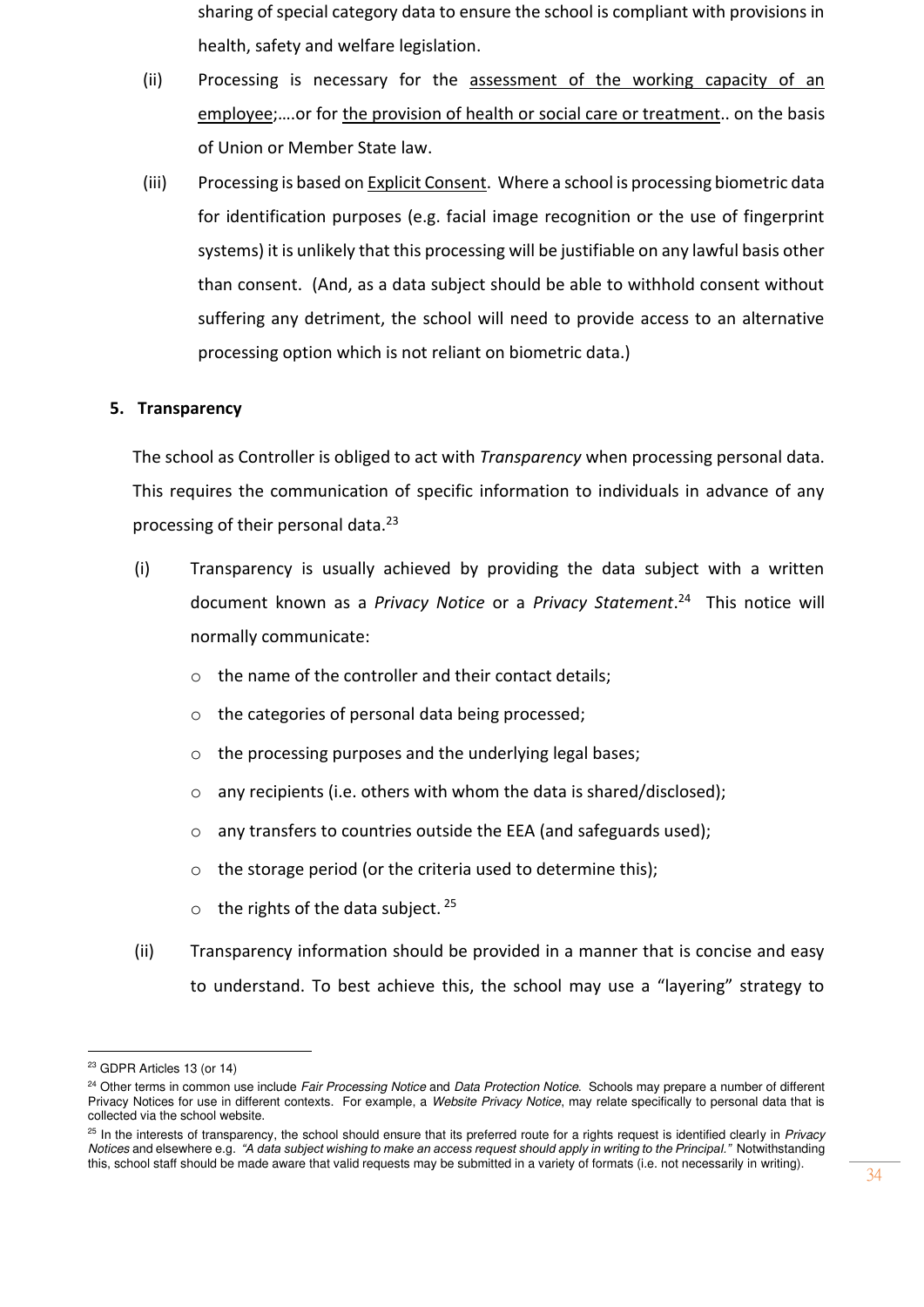- communicate information.<sup>26</sup> And, while a written *Privacy Notice* is the default mode, transparency information may also be communicated using other means, for example through the spoken word or through use of pictorial icons or video.
- (iii) Privacy statements (include those used on school websites) should be regularly reviewed to take account of any enhancements, new practices or additional services which involve the collection and use of personal data.

#### **6. Purpose Limitation**

- (i) Personal data stored by the school has been provided by data subjects for a specified purpose or purposes.<sup>27</sup> Data must not be processed for any purpose that is incompatible with the original purpose or purposes.<sup>28</sup>
- (ii) Retaining certain data (originally collected or created for a different purpose) with a view to adding to a school archive for public interest, scientific or historical research purposes or statistical purposes is acceptable subject to certain safeguards, most particularly the need to respect the privacy of the data subjects concerned.

### **7. Data Minimisation**

As Controller, the school must ensure that personal data is adequate, relevant and limited to what is necessary in relation to the purposes for which they are processed. In practice, this principle has a number of important implications illustrated in the examples below.

(i) The school should ensure, when data is being collected from data subjects, that this is limited to what is necessary for the completion of the duties. For example, where information is being collecting from students and parents/guardians, as part of the admissions process, this should be limited to whatever information is needed to operate the admissions process. This means that it is usually not appropriate for the school to seek information about Special Education Needs (SEN) in order to decide whether a place should be offered.<sup>29</sup>

<sup>&</sup>lt;sup>26</sup> For example, where the first point of contact is by telephone, this information could be provided during the telephone call with the data subject and they could be provided with the balance of the information required under Article 13 by way of further, different means, such as by sending a copy of the privacy policy by email and/or sending the data subject a link to the controller's layered online privacy statement/notice.

<sup>&</sup>lt;sup>27</sup> This purpose is usually communicated to data subjects at the time of collection through providing them with a Privacy Notice.

<sup>&</sup>lt;sup>28</sup> Data Protection Commission: Any use or disclosure must be necessary for the purpose(s) or compatible with the purpose(s) for which you collect and keep the data. You should ask yourself whether the data subject would be surprised to learn that a particular use of or disclosure of their data is taking place.

<sup>&</sup>lt;sup>29</sup> SEN data may be sought where the processing of such data is necessary as part of the Admissions Policy. For example, SEN data may be required to consider whether the student fulfils the criteria for admission to a special education needs unit within a mainstream school.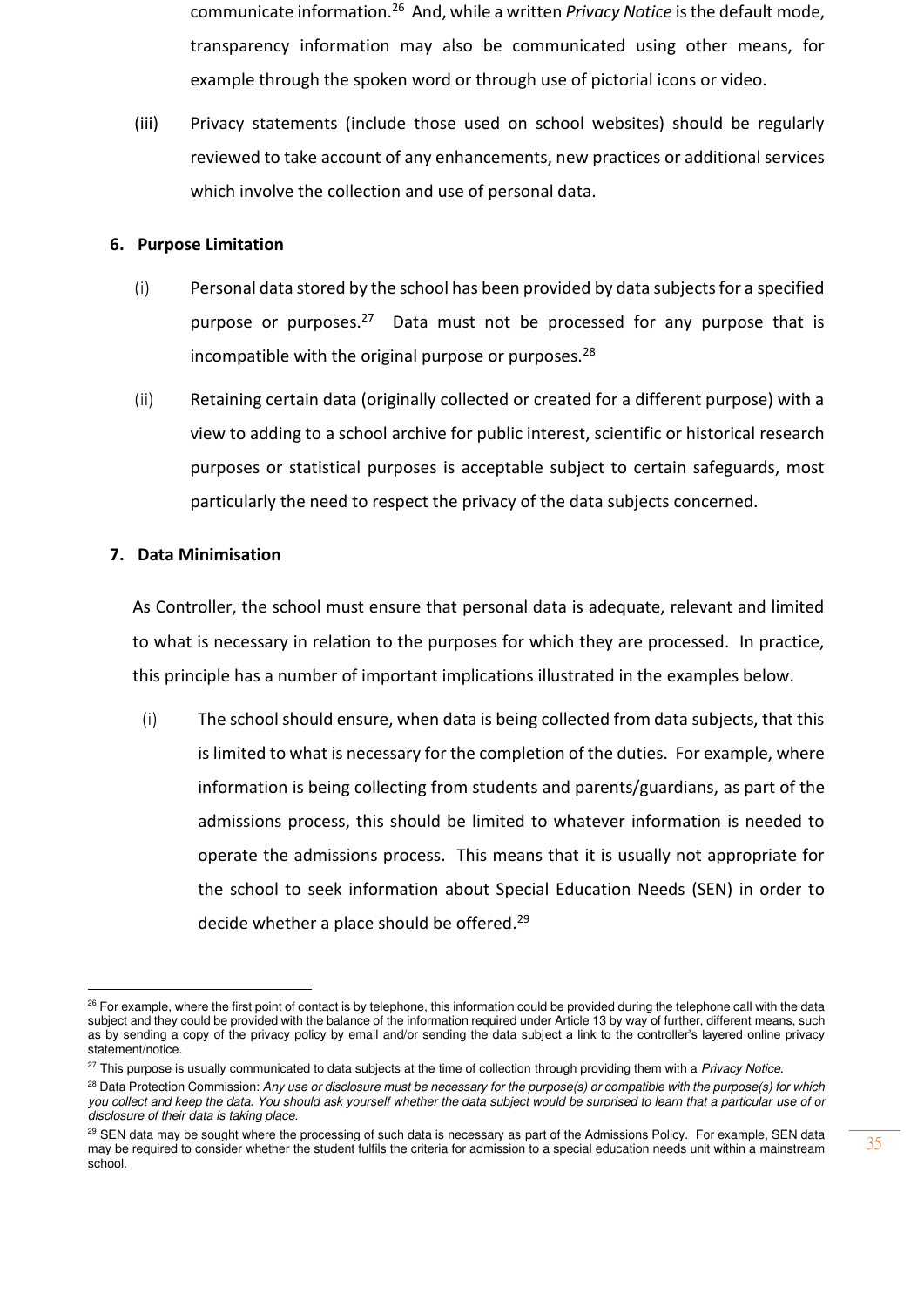- (ii) Data minimisation also requires that the sharing of student data within the school should be carefully controlled. Members of staff may require varying levels of access to student data and reports. Access should be restricted to those who have a defined processing purpose. Staff will not access personal data unless processing is essential to deliver on their role within the school.
- (iii) School staff will necessarily create personal data in the course of their duties. However employees should ensure that this processing is necessary and appropriate. For example, while it will often be necessary for school staff to communicate information to each other by email, consideration should be given, on a case by case basis, as to whether it is necessary for personal data to be included in these communications.
- (iv) Data sharing with external recipients should be continuously reviewed to ensure it is limited to that which is absolute necessary. This may mean, for example, that when the school is seeking professional advice, no personal data will be included in communications unless the disclosure of this information is essential.

### **8. Storage Limitation**

Personal data is kept in a form which permits the identification of data subjects for no longer than is necessary for the purposes for which it is being processed. Some personal data may be stored for longer periods insofar as the data is being processed solely for archiving purposes in the public interest, scientific or historical research purposes or statistical purposes.

- (i) When deciding on appropriate retention periods, the school's practices will be informed by advice published by the relevant bodies (notably the Department of Education and Skills, the Data Protection Commission, and the school management advisory bodies $30$ ).
- (ii) When documentation or computer files containing personal data are no longer required, the information is disposed of in a manner that respects the confidentiality of the data.
- (iii) Data subjects are free to exercise a "right to erasure" at any time (also known as the "right to be forgotten", see *Data Subject Rights*).

<sup>30</sup> se[e http://www.dataprotectionschools.ie/en/Data-Protection-Guidelines/Records-Retention/](http://www.dataprotectionschools.ie/en/Data-Protection-Guidelines/Records-Retention/)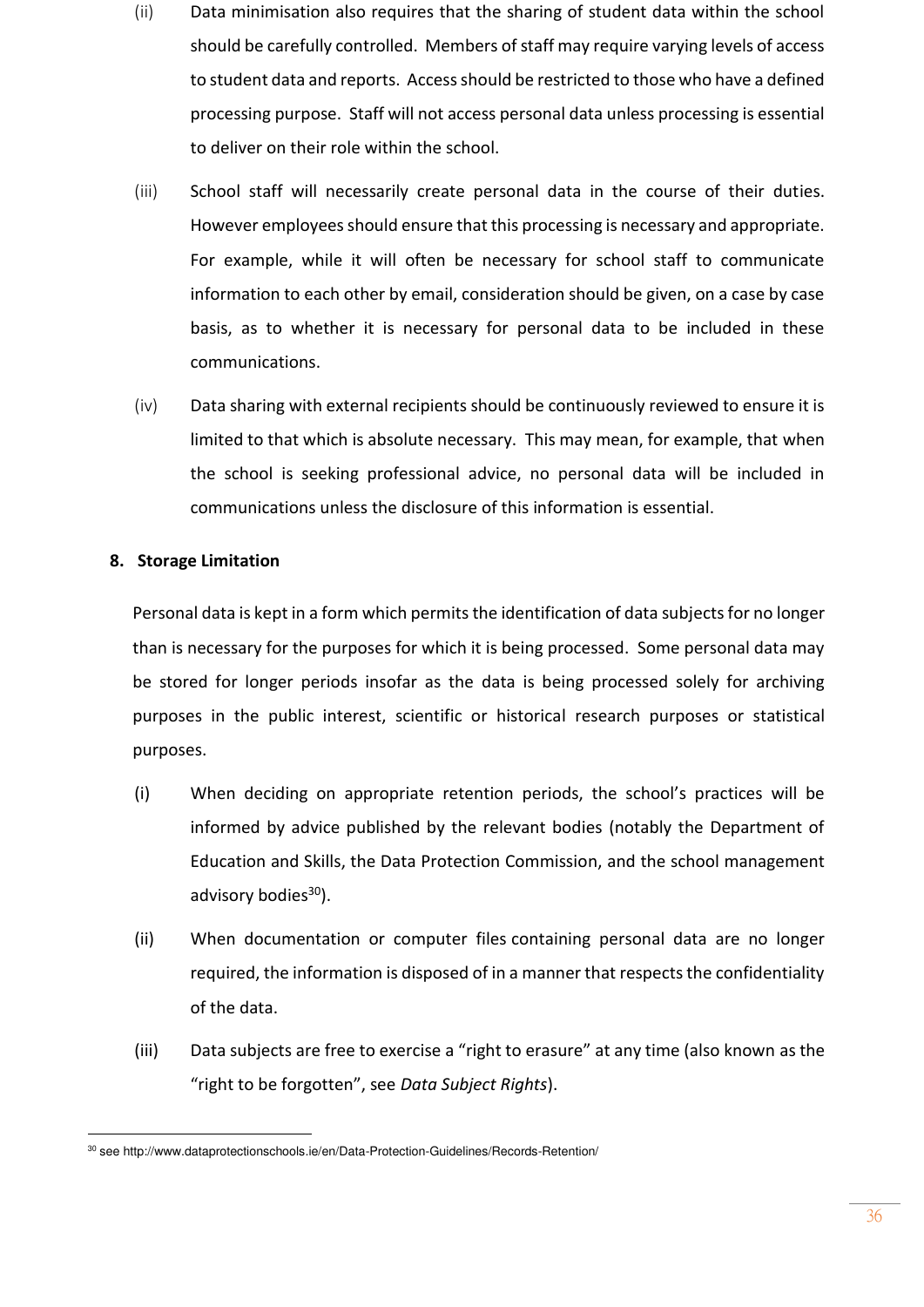(iv) Data should be stored in a secure manner that recognises controller obligations under GDPR and the Data Protection Act. This requires the school for example, to implement appropriate technical and organisational measures to ensure a level of security appropriate to the risk.

### **9. Integrity and Confidentiality**

Whenever personal data is processed by the school, technical and organisational measures are implemented to safeguard the privacy of data subjects. The school as controller is obliged to take its security responsibilities seriously, employing the most appropriate physical and technical measures, including staff training and awareness. These security procedures should be subject to regular review.

- (i) School employees are required to act at all times in a manner that helps to maintain the confidentiality of any data to which they have access. Guidance and training are important to help identify and reinforce appropriate protocols around data security.
- (ii) The school is legally required to consider the risks to the data subject when any processing of personal data is taking place under its control. Any Risk Assessment should take particular account of the impact of incidents such as accidental or unlawful destruction, loss, alteration, or unauthorised disclosure of, or access to, the personal data.
- (iii) As well considering the potential severity of any data incident, a risk assessment should also consider the likelihood of any incident occurring. In this way risks are evaluated on the basis of an objective assessment, by which it is established whether the data processing operations involve a risk or a high risk. $31$
- (iv) The follow-on from any risk assessment is for the school to implement appropriate technical and organisational measures that ensure a level of security appropriate to the risk. *These measures should ensure an appropriate level of security, including confidentiality, taking into account the state of the art and the costs of implementation in relation to the risks and the nature of the personal data to be protected (GDPR Recital 83).*

<sup>&</sup>lt;sup>31</sup> The likelihood and severity of the risk to the rights and freedoms of the data subject should be determined by reference to the nature, scope, context and purposes of the processing. Risk should be evaluated on the basis of an objective assessment, by which it is established whether data processing operations involve a risk or a high risk (GDPR Recital 76).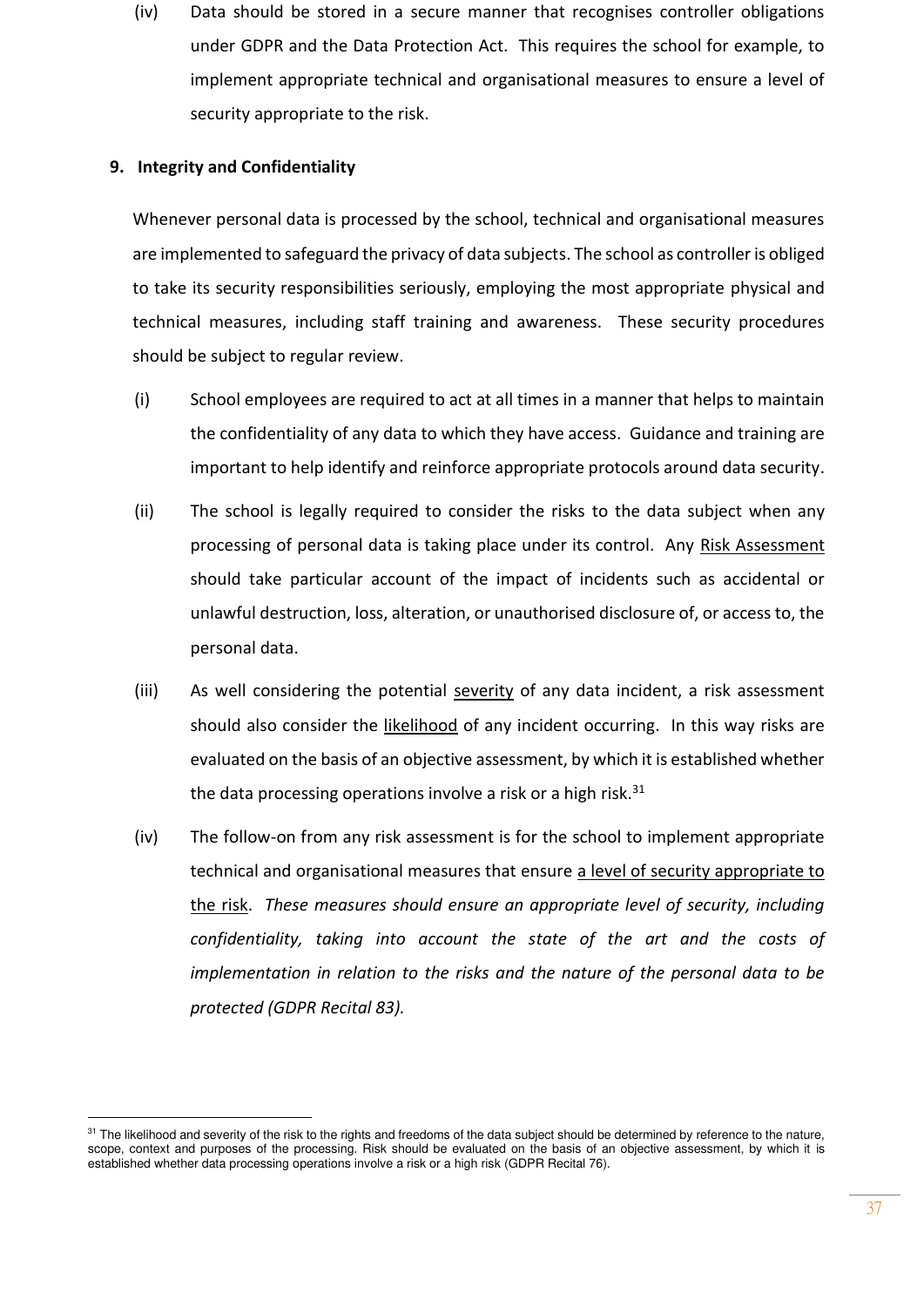- (v) As well as processing activities undertaken by staff, the school must also consider the risks associated with any processing that is being undertaken on behalf of the school by other individuals or organisations (Data Processors). Only processors who provide sufficient guarantees about the implementation of appropriate technical and organisational measures can be engaged.
- (vi) The important contribution that organisational policies can make to better compliance with the Accountability principle was previously highlighted. Similarly, the implementation of agreed policies and protocols around data security is very helpful. Some possible areas are listed below.
	- o School ICT policy
	- o Acceptable User Polices for employees, board members, students etc
	- o Accessing school data from home
	- o Password policy
	- o Use of staff personal devices in school
	- o Use of school devices outside school
	- o Bring Your Own Device Policy
	- o Social Media Policy
	- o Mobile phone code
	- o School use of Apps and Cloud Based Systems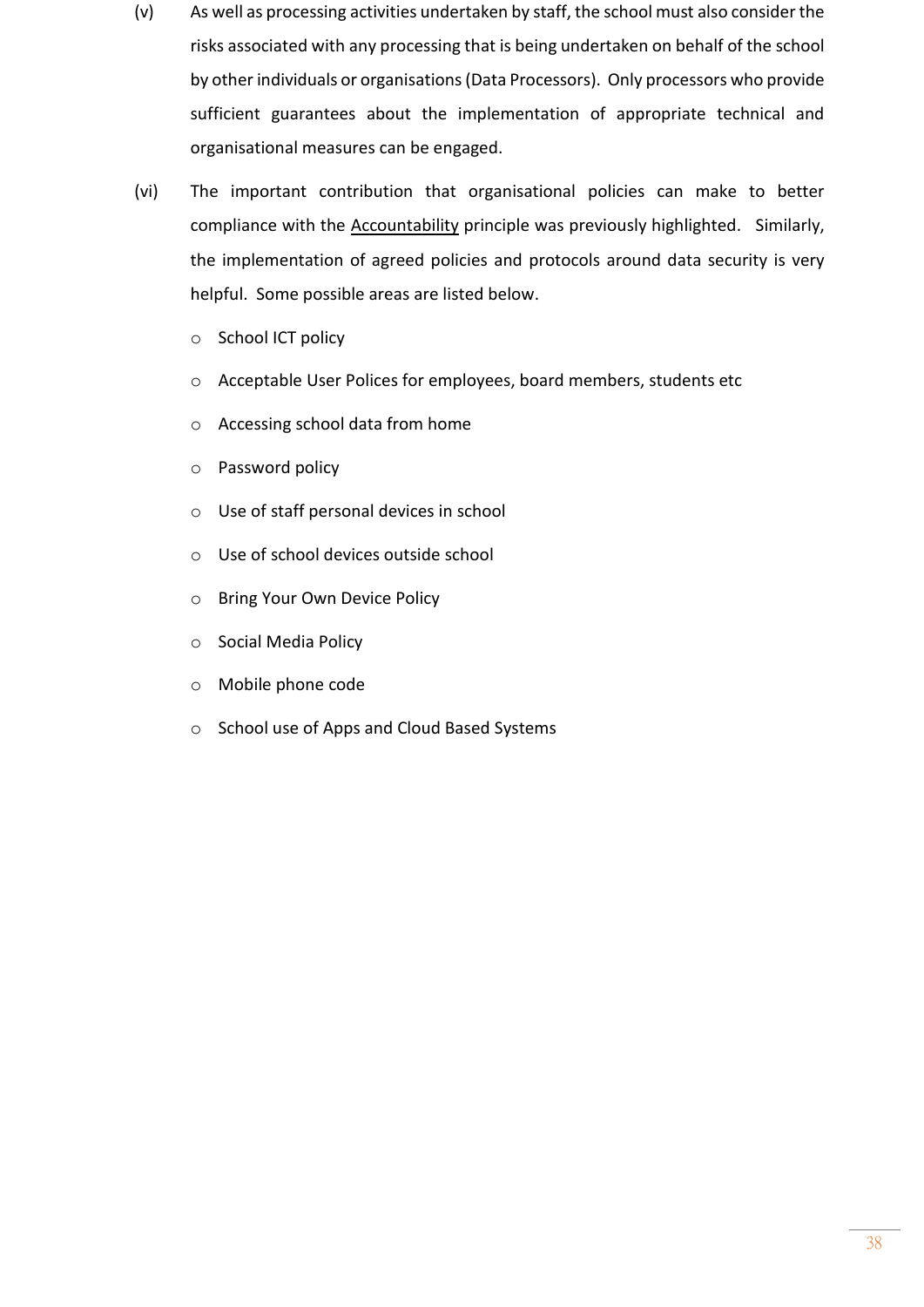### **1. Responding to rights requests**

- (i) The school will log the date of receipt and subsequent steps taken in response to any valid request. This may include asking the data subject to complete an *Access Request Form* in order to facilitate efficient processing of the request. There is no charge for this process.<sup>32</sup>
- (ii) The school is obliged to confirm the identity of anyone making a rights request and, where there is any doubt on the issue of identification, will request official proof of identity (e.g. photographic identification such as a passport or driver's licence).<sup>33</sup>
- (iii) If requests are manifestly unfounded or excessive  $34$ , in particular because of their repetitive character, the school may either: (a) charge a reasonable fee taking into account the administrative costs of providing the information or communication or taking the action requested; or refuse to act on the request.
- (iv) The school will need to confirm that sufficient information to locate the data requested has been supplied (particularly if CCTV footage/images are to be searched<sup>35</sup>). Where appropriate the school may contact the data subject if further details are needed.
- (v) In responding to rights requests (e.g. data access requests) the school will ensure that all relevant manual<sup>36</sup> and automated systems (computers etc.) are checked.
- (vi) The school will be conscious of the need to respond without undue delay and within the advised timeframes. A response will be made within one month of receipt of any request.<sup>37</sup>

<sup>32</sup> The school may charge a reasonable fee for any further copies requested by the data subject, or where access requests are manifestly unfounded or excessive, taking into account the administrative costs of providing the information. Where a subsequent or similar access request is made after the first request has been complied with, the school has discretion as to what constitutes a reasonable interval between access requests and this will be assessed on a case-by case basis.

<sup>33</sup> Where a subject access request is made via a third party (e.g. a solicitor) the school will need to be satisfied that the third party making the request is entitled to act on behalf of the individual. It is the third party's responsibility to provide evidence of this entitlement.

<sup>&</sup>lt;sup>34</sup> In such circumstances, the school must be able to demonstrate the manifestly unfounded or excessive character of a request. <sup>35</sup> The school will always endeavour to respond to any access request within the stipulated time period. However a timely response can be greatly facilitated by provided (in writing to the school) all necessary information such as date, time and location of any recording.

<sup>36</sup> Non-automated personal data that is held within a filing system or intended to form part of a filing system (GDPR Article 2).

<sup>&</sup>lt;sup>37</sup> That period may be extended by two further months where necessary, taking into account the complexity and number of the requests. The school must inform the data subject of any such extension within one month of receipt of the request, together with the reasons for the delay.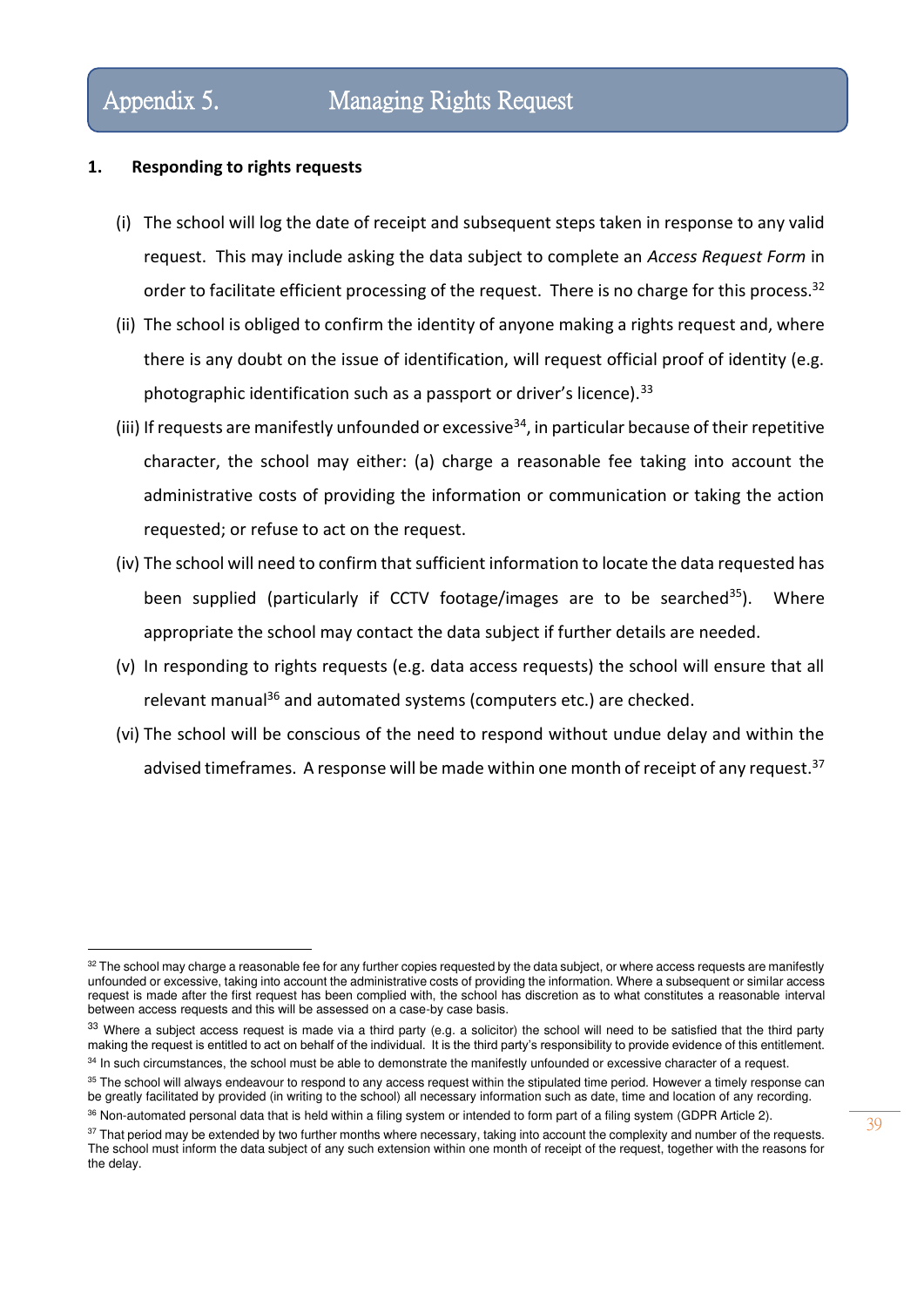- (vii) The school must be conscious of the restrictions that apply to rights requests. $38$ Where unsure as to what information to disclose, the school reserves the right to seek legal advice.<sup>39</sup>
- (viii) Where a request is not being fulfilled, the data subject will be informed as to the reasons and the mechanism for lodging a complaint, including contact details for the Data Protection Commission.
- (ix) Where action has been taken by the school with regard to rectification, erasure or restriction of processing, the school will ensure that relevant recipients (i.e. those to whom the personal data has been disclosed) are appropriately informed.

### **2. Format of Information supplied in fulfilling a request**

- (i) The information will be provided in writing, or by other means, including where appropriate, by electronic means. (When requested by a data subject the information access may be provided in alternative means e.g. orally.)
- (ii) The school will endeavour to ensure that information is provided in an intelligible and easily accessible format.
- (iii) Where a request relates to video, then the school may offer to provide the materials in the form of a series of still images. If other people's images cannot be obscured, then it may not prove possible to provide access to the personal data.<sup>40</sup>

<sup>38</sup> See for example GDPR Article 23 and Irish Data Protection Act 2018 S.56, S.60, S.61.

<sup>39</sup> Decisions around responding to data access requests will need to give due regard to rights and responsibilities that derive from other legislation, not least Article 42A of the Irish Constitution which recognises and affirms the natural and imprescriptible rights of all children. Examples of other factors that might need to be considered include: any court orders relating to parental access or responsibility that may apply; any duty of confidence owed to the child or young person; any consequences of allowing those with parental responsibility access to the child's or young person's information (particularly important if there have been allegations of abuse or ill treatment); any detriment to the child or young person if individuals with parental responsibility cannot access this information; and any views the child or young person has on whether their parents should have access to information about them.

<sup>&</sup>lt;sup>40</sup> Where an image is of such poor quality that it does not relate to an identifiable individual, then it may not be considered to be personal data.